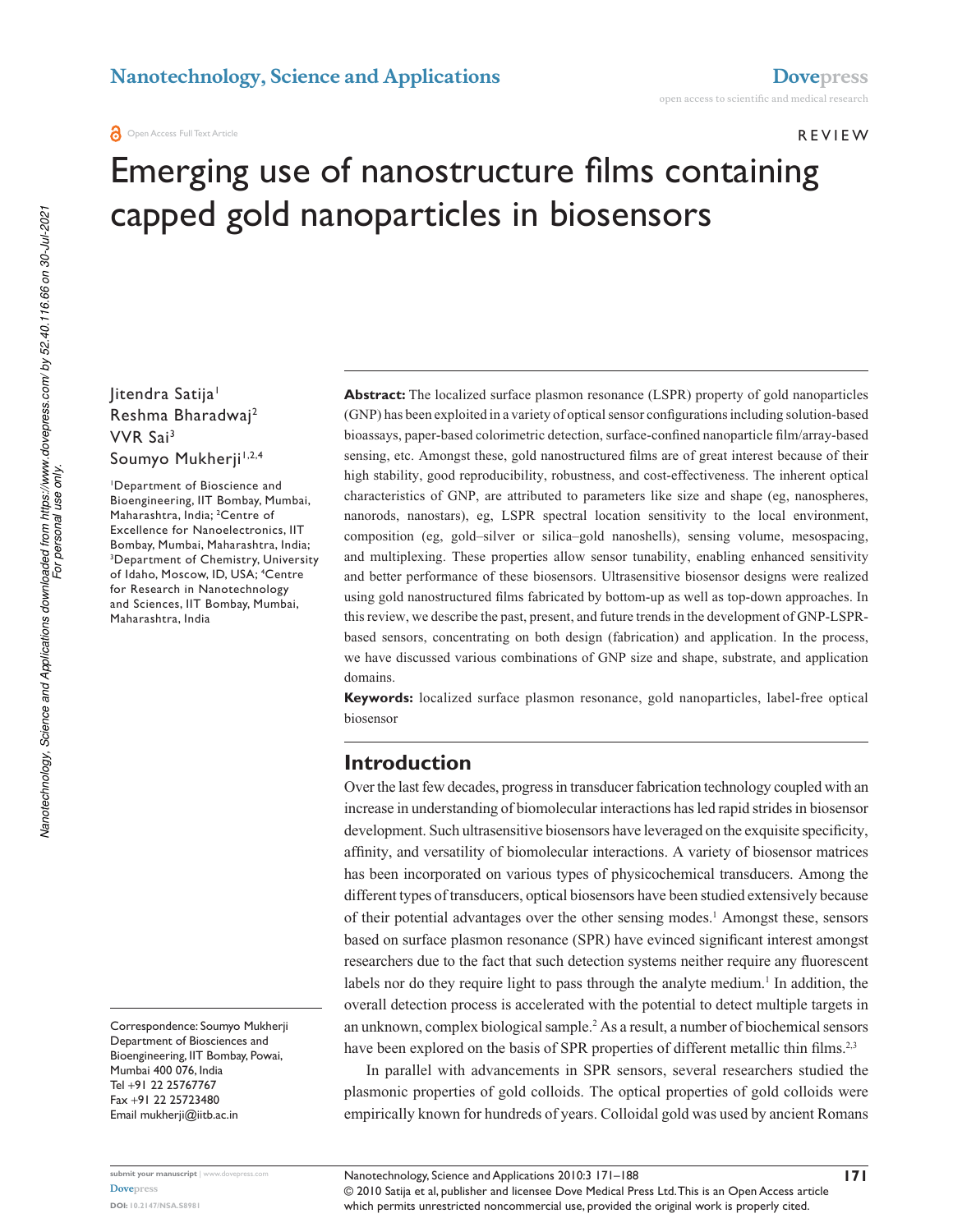and during the medieval era for tinting glass. It was also popular among alchemists for some of its medicinal values. In a breakthrough study in 1857, Faraday reported the formation of deep red solutions of colloidal gold by reduction of an aqueous solution of gold salt using phosphorus in carbon disulphide.<sup>4</sup> Five decades later, in 1908, the nature of optical extinction and scattering by spherical noble metal nanoparticles was theoretically modeled by Mie, in one of the most widely cited articles in this sphere of science.<sup>5</sup> According to this theory, the extinction spectrum of a spherical nanoparticle is expressed as the sum of a series of vector spherical harmonics of the electromagnetic fields of the incident wave, scattered wave, and the particle wave. Mie's theory also accounts for the field retardation effects observed when the particle size becomes comparable to the wavelength of the photon. Other approximation theories such as discrete dipole approximation<sup>6</sup> and finite-difference time domain<sup>7</sup> have been proposed to study the optical properties of nonspherical metallic nanoparticles. After the theoretical

explanation of optical properties, metallic nanoparticles (eg, gold, silver) attracted researchers of all domains to explore their applications.

It is now well accepted that the plasmonic properties of metallic nanoparticles (eg, gold, silver) arise from localized surface plasmons (LSP) on the atoms of colloid surfaces caused by interaction with photons (Figure  $1$ ).<sup>8</sup> This phenomenon is typically present only when the particle size is smaller than the wavelength of the incident light. The resonance frequency of LSP, ie, LSPR, in metallic nanoparticles is intrinsically the same characteristic as manifested in SPR, and the resonance frequency is determined by the complex dielectric function of the metal and the dielectric constant of the surrounding medium.<sup>9</sup>

Although both SPR and LSPR have been exploited equally for sensor development by measuring refractive index (RI) changes, nanoparticle-based LSPR sensors have a number of advantages over thin film-based SPR sensors, most of which will be apparent in the later sections of this



Figure 1 Effect of electric field on oscillations of conduction electrons of gold nanoparticles.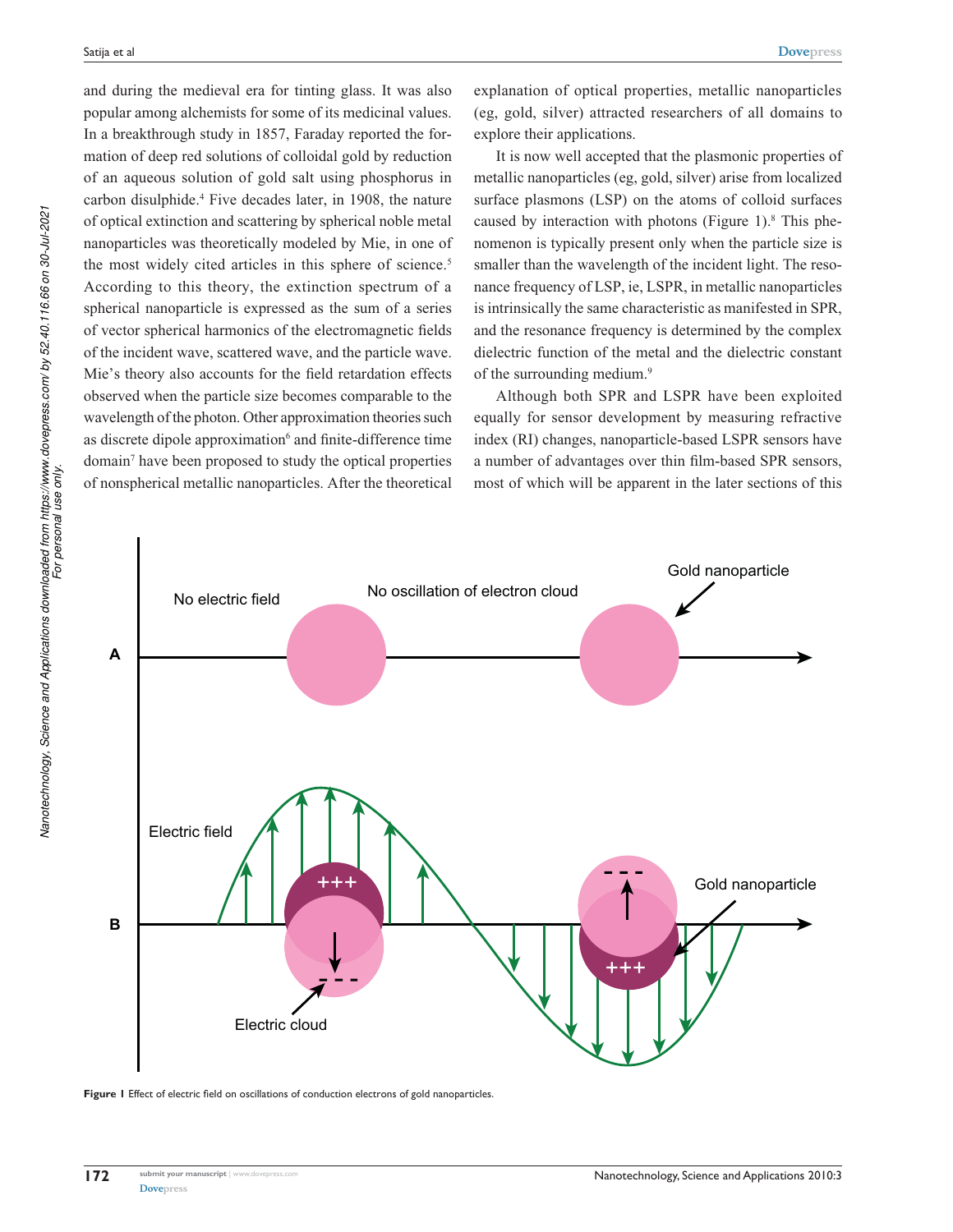article. However, it should be mentioned upfront that the instrumentation for such sensors is potentially easier than that for SPR-based sensors. Further, since the LSPR peak may be tuned or changed by changing size and shape of gold colloids, multiplexed sensing is possible using different gold colloids on a single sensor matrix. The configuration of these sensors also allows the detection of molecules of very low  $(< 1$  kD) molecular weight, which is uncommon with thin-film SPR sensors.<sup>10</sup> It has been seen that silver nanoparticles display sharper and more intense LSPR bands and thereby higher RI sensitivity than gold nanoparticles. However, the higher chemical stability of gold has resulted in a wider preference for this noble metal for biosensing applications.

The optical properties of GNP due to the LSP have been instrumental in the realization of several optical biosensor platforms. Two distinct classes of plasmonic biosensors have emerged. The first class of biosensors is based on localized field enhancement of electromagnetic signals interacting with LSP. This has been exploited in surface-enhanced Raman scattering,<sup>11,12</sup> surface-enhanced fluorescence,<sup>13</sup> and thin metal film SPR-based biosensors.14,15 The other class is based on the RI sensitivity of LSP, which has been utilized in the development of LSPR biosensors.<sup>9</sup> With a suitable receptor immobilized on the surface of GNP, an LSPR sensor can detect target molecules even if the molecules do not have a spectral signature in the visible–NIR range.

Earlier, free gold colloid-based optical biosensors, ie, aggregation-based bioassays, were established for qualitative and quantitative determination of biomolecular interactions.16,17 By using this approach, researchers have been able to achieve attomolar to femtomolar sensitivity.<sup>18</sup> However, uncertainty with respect to nanoparticle concentration during the multiple washing steps (to remove unbound analytes) and low shelf stability of gold colloids have resulted in a limited number of applications evolving from this technique. It may be noted that a number of factors (solvent, stabilizer, surfactant, pH, etc) might affect the stability of the gold colloids. On the other hand, immobilized gold colloid-based sensing has shown immense potential to develop versatile sensors with enhanced performance, eg, stability, sensitivity, selectivity, reusability, and the ability to be multiplexed for complex analyte sensing. In the past few years, several excellent reviews have been published that discuss the experimental and theoretical aspects of nanometric particle optics as well as the use of metallic nanoparticles in sensing applications.<sup>8,19–25</sup> This review complements those by discussing the fabrication and application of LSPR-based biosensors, with emphasis on immobilization of gold colloids. We discuss the characteristics of gold colloids (size, shape, and composition) that influence biosensor performance. We also review some recent advances in the construction of gold colloid-based LSPR biosensors and their applications in immunosensing, nucleic acid detection, and quantification of toxins.

## Synthesis strategies of gold colloid

Numerous routes have been suggested to synthesize gold colloids with tunable plasmonic properties. The most common approach is the reduction of a metal salt in solution to form noble metal colloidal suspension. Size control is generally achieved by varying the molar ratio of the metallic salt and reducing agent. Some important strategies for synthesis of different types of gold colloids are summarized in Table 1.

The last decade has witnessed some top-down techniques such as electron beam lithography, $46,47$  focused ion beam lithography,<sup>48</sup> nanosphere lithography (NSL),<sup>49</sup> nanoimprint lithography, $50,51$  and soft interference lithography $52$  developed to fabricate gold nanostructures on a substrate. These techniques have provided greater control on size, shape, and interparticle spacing of gold nanostructures and hence proved their potential for fabricating microarrays. However, some of these techniques are very expensive compared to the direct use of capped gold colloids.

The assembly of gold colloids on solid sensor substrates is generally carried out by chemical binding and exploiting the high affinity of gold toward amino, cyano, and thiol functional groups. However, other strategies such as electrostatic interactions between oppositely charged surfaces and metallic nanoparticles have also been used. A self assembled layer of GNP yields an optically transparent monolayer, where the assembly is stabilized by the opposite forces of strong attractive colloid surface interactions and repulsive colloid–colloid electrostatic interactions.27,53,54

# **Characteristics of gold colloids and their influence on sensor performance**

The LSPR properties of gold colloids are strongly dependent on their composition, size, shape, spatial arrangement, and RI of the dielectric medium around them. The environmental sensitivity of GNP was first demonstrated by Englebienne 1998, who fabricated a biosensor based on colorimetric detection.<sup>55</sup> Later Okamoto et al<sup>56</sup> showed that the absorbance of an immobilized monolayer of gold colloids was sensitive to RI of the surrounding solvent. In this section, we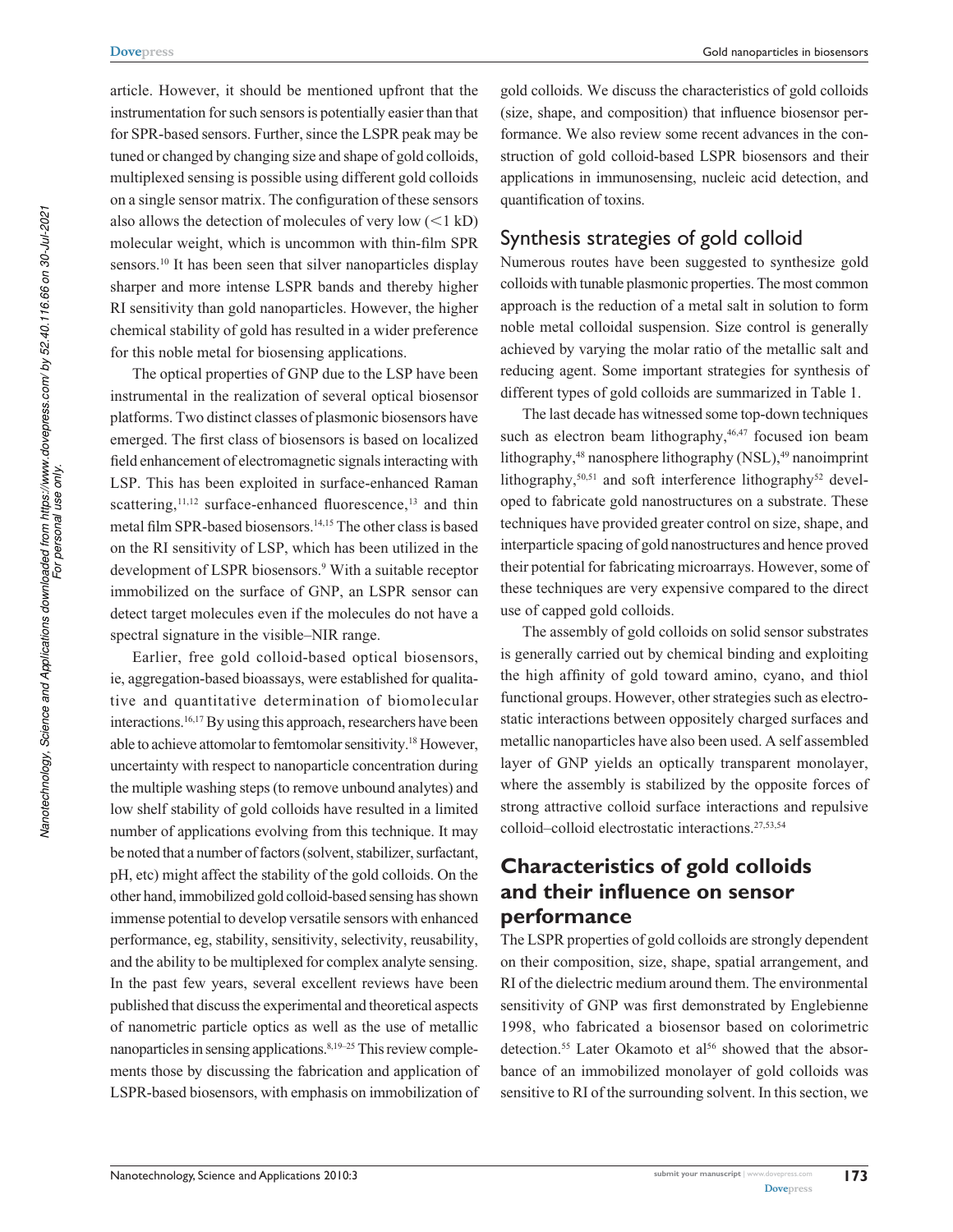Nanotechnology, Science and Applications downloaded from https://www.dovepress.com/ by 52.40.116.66 on 30-Jul-2021<br>Nanotechnology, Science and Applications downloaded from use only. *Nanotechnology, Science and Applications downloaded from https://www.dovepress.com/ by 52.40.116.66 on 30-Jul-2021 For personal use only.*

|  |  |  |  | Table I Synthesis methods for different types of gold colloids |
|--|--|--|--|----------------------------------------------------------------|
|--|--|--|--|----------------------------------------------------------------|

| <b>Colloid types</b> | <b>Synthesis methods</b> | <b>References</b>                    |
|----------------------|--------------------------|--------------------------------------|
| Gold nanospheres     | Sodium citrate           | Turkevich et al <sup>26</sup>        |
|                      | reduction method         | Grabar et al <sup>27</sup>           |
|                      | Sodium borohydride       | Brust et al <sup>28</sup>            |
|                      | reduction method         |                                      |
|                      | in biphasic system       |                                      |
|                      | Modified Brust-          | Hostetler et al <sup>29</sup>        |
|                      | Schiffrin reaction       |                                      |
|                      | Sodium borohydride       | lin et al <sup>30</sup>              |
|                      | reduction method         | Frederix et $al31$                   |
|                      |                          | Lin et al <sup>32</sup>              |
|                      | Oleyl amine              | Aslam et al <sup>33</sup>            |
|                      | reduction method         |                                      |
|                      | Glutamate                | Sugunan et al <sup>34</sup>          |
|                      | reduction method         |                                      |
|                      | Gallic acid              | Huang et $al^{35}$                   |
|                      | reduction method         |                                      |
|                      | Gamma irradiation        | Anh et $al^{36}$                     |
|                      | using sodium alginate    |                                      |
|                      | as stabilizer            |                                      |
| Gold nanorods        | Seed-mediated            | lana et al <sup>37</sup>             |
|                      | surfactant-directed      | Nikoobakht and                       |
|                      |                          | $El-Sayed38$                         |
|                      |                          | Sau and Murphy <sup>39</sup>         |
| Gold nanoshells      | Template-engaged         | Sun and Xia <sup>40</sup>            |
|                      | replacement reaction     |                                      |
|                      | between silver           |                                      |
|                      | nanoparticles (AgNP)     |                                      |
|                      | and gold chloride        |                                      |
|                      | Seed-mediated            | Liu and                              |
| Gold bipyramids      | surfactant-directed      | Guyot-Sionnest <sup>41</sup>         |
|                      |                          | Lee et $al42$                        |
|                      | Seed-mediated            | Nehl et al <sup>43</sup>             |
| <b>Stars</b>         | surfactant-directed      |                                      |
|                      |                          |                                      |
| Cubes                | Seed-mediated            | Sau and Murphy <sup>39</sup>         |
|                      | surfactant-directed      |                                      |
| <b>Branched</b>      | Seed-mediated            | Sau and Murphy <sup>39</sup>         |
|                      | surfactant-directed      |                                      |
| Nanodecahedra        | Seed-mediated.           | Sánchez-Iglesias et al <sup>44</sup> |
|                      | ultrasound-induced       | Pastoriza-Santos et al <sup>45</sup> |
|                      | reduction by N,N-        |                                      |
|                      | dimethylformamide        |                                      |

have focused on the characteristics of gold colloids, which have been exploited in development of biosensors by various groups of researchers.

### Size and shape

It has been mentioned earlier that the size and shape of gold colloids can be controlled by slight modification of reaction protocol, reaction conditions, and molar concentrations of reactants.39,41 This has an impact on the spectral signature of the gold colloids in the UV–vis–NIR range and has led to the development of a variety of biosensors. A change in size and shape of gold colloids modulates the wavelength of maximum

extinction ( $\lambda_{\text{max}}$ ) and the bandwidth. It has been observed that a red shift in the peak wavelength as well as an increase in bandwidth occurs with an increase in the particle size.<sup>57</sup> This is largely due to phase-retardation effects in larger nanoparticles and the contribution of scattering to the extinction coefficient. For larger nanoparticles, contribution of scattering to the extinction spectrum dominates that of absorption and results in an increase in the extinction intensity, a red shift in  $\lambda_{\text{max}}$ , and an increase in the bandwidth. In addition, increased polydispersity in a collection of larger GNP manifests itself in a broadening of the extinction spectrum.<sup>58</sup>

In some of the recent studies, researchers have optimized the size and shape of gold colloids to develop high performance LSPR sensors. For example, Nath and Chilkoti found that sensors fabricated with 39 nm diameter spherical gold nanoparticles (sGNP) exhibited maximum sensitivity to bulk RI change.<sup>57</sup> These researchers suggested that the fractional coverage of sensor surface increased as a function of the particle size, and for particles of 39 nm size, it was more than 1.5 times as compared to 12 nm particle size.

In the past few years, gold colloids of different shapes have been created, including spheres, rods, stars, crescents, decahedra, and bipyramids (Table 1). Some of these shapes have displayed much higher sensitivity toward the bulk RI changes than nanospheres. This can be attributed to the shape-related plasmonic properties that are tunable from UV–visible to NIR range. It has also been suggested that the sensitivity of the plasmon band to RI changes is solely a function of the wavelength of the plasmon band for particles of a given composition and that nanoparticles with a plasmon band at higher wavelengths are more sensitive to their local environment than those at shorter wavelengths.<sup>59</sup> In addition to greater RI sensitivity, higher LSPR wavelength avoids background absorption and scattering due to endogenous chromophores from biological mixture serum, blood, etc. This indicates that nanospheres may have the least sensitivity amongst nanoparticles of different shapes but constant volume.

Gold nanorods (GNR) exhibit stronger and tunable absorption (corresponding to the longitudinal plasmon oscillation) and the possibility of unidirectional plasmon propagation.<sup>60,61</sup> GNR exhibit two distinct plasmon bands, one associated with the transverse  $(\lambda = 520 \text{ nm})$  mode and the other with the longitudinal mode (usually  $\lambda \ge 600$  nm). This property of GNR has motivated researchers to take interest in controlled assembly of GNR into functional architectures as well as for analyte-sensing applications. Marinakos and colleagues<sup>62</sup> observed that bulk RI senstivity of GNR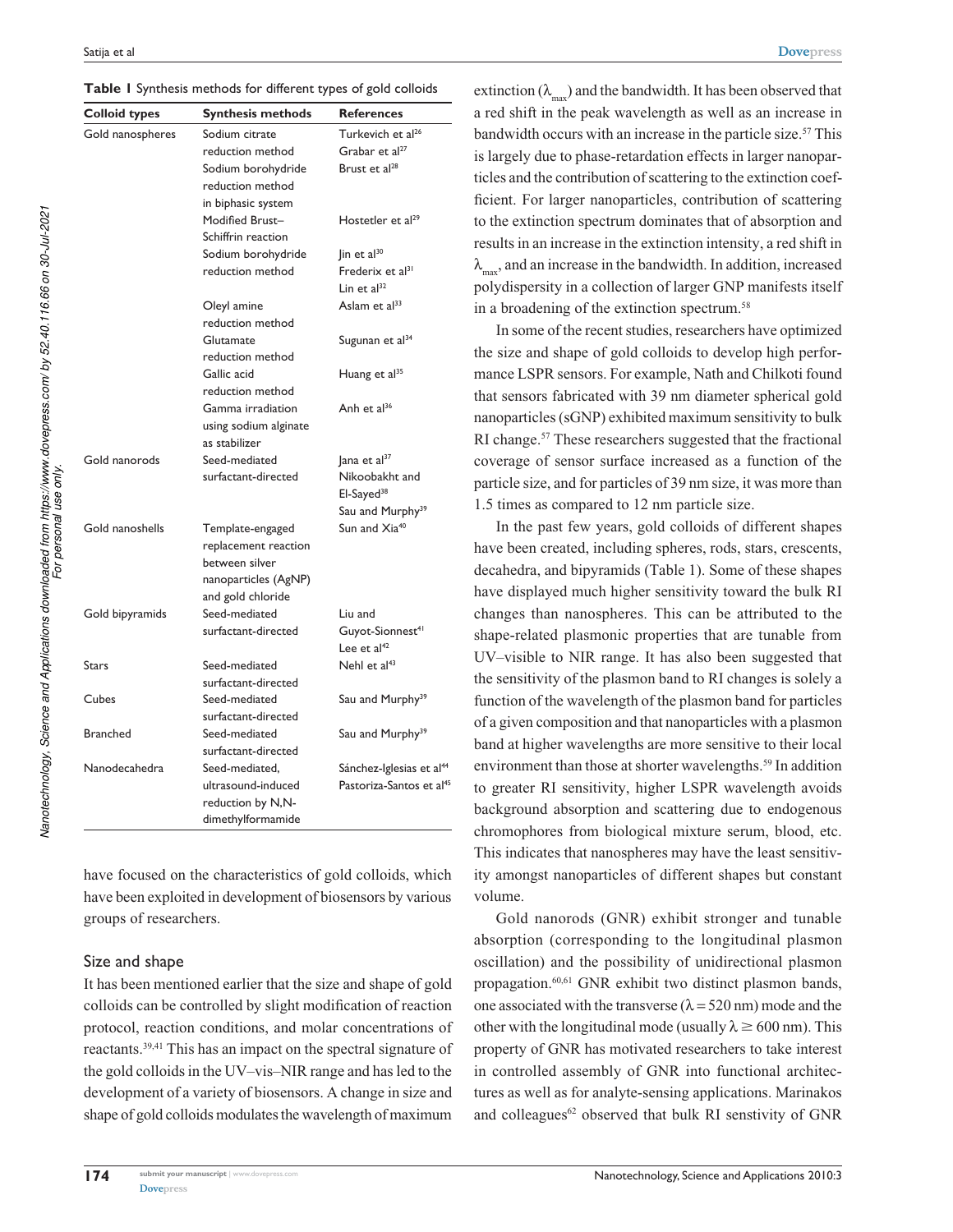was more than four times that of GNP. Gold nanorods (aspect ratio [AR] ∼2.25)-based LSPR chips showed wavelength sensitivity of 252 nm/RIU, while the sensitivity of LSPR chips fabricated from 39 nm diameter sGNP was 60 nm/RIU. On comparing different AR it was found that RI sensitivity increased as a function of AR and reached 366 nm/RIU sensitivity for GNR with mean  $AR = 5.2$ .<sup>63</sup> Jain and colleagues have also demonstrated experimentally and theoretically that the longitudinal plasmon wavelength was highly sensitive to change in the dielectric properties of the surroundings and that the sensitivity increases as the AR of the nanorods increases.<sup>61</sup>

Recently, gold bipyramids (GBP) have been employed to develop LSPR sensor chips.<sup>42</sup> This sensor showed higher figure of merit (FOM), ie, sensitivity divided by the LSPR full width at half-maximum, values of 3.5–3.9 compared to GNR substrates. It was attributed to the monodispersity of GBP and sharp tips with a potential for strong field enhancement. Similar to GNR-based sensors, sensitivity of these GBPbased sensors increased with mean AR. GBP with AR of 2.5 exhibited 289 nm/RIU sensitivity, while AR of 3.2 resulted in 381 nm/RIU sensitivity.

Nehl et al synthesized star-shaped GNPs using a seed-mediated surfactant-directed method.43 Spectroscopic measurements revealed that these nanoparticles exhibited multiple plasmon resonances resulting in polarization-dependent scattering with multiple spectral peaks, which correspond to the different tips on the star-shaped structure. The plasmon resonances were also found to be extremely sensitive to the local dielectric environment. The authors reported that individual gold nanostars displayed 1410 meV/RIU dielectric sensitivity, and the FOM for these particles was 10.7, which was higher than that previously observed for any other colloid.

### **Composition**

Similar to the different anisotropic GNP, researchers have been able to produce gold colloids of different composition, eg, gold nanoshells (GNS). The plasmonic properties of GNS can be tuned systematically in the NIR region of the spectrum (700–1300 nm) by changing the relative dimensions of the core and shell layers. Thus, the LSPR peaks of these GNS are considerably red-shifted as compared to sGNP having the same dimensions. In addition, GNS exhibit high RI sensitivity compared to sGNP of similar size. For example, GNS (mean size  $= 50$  nm; wall thickness  $= 4.5$  nm) showed 408.8 nm/RIU sensitivity, which was ∼7 times more when compared to sGNP with roughly the same dimensions.<sup>40</sup>

The enhanced sensitivity is due to the thin walls of GNS and changes in the dielectric property of hollow nanostructures. It has also been suggested that the sensitivity of GNS (silica– gold) increases largely with overall nanoparticle size and to a lesser extent with core/shell ratio. For silica–gold nanoshells, 555.4 nm/RIU sensitivity has been observed, which is similar to or greater than the sensitivities achieved with other gold colloid types.<sup>64</sup>

### Sensing volume

An important consideration in the design of an LSPR sensor is the quantification of distance from the surface of the nanoparticles at which the particle can no longer detect a change in the RI. As all receptor–analyte binding events occur within a short, but variable, distance of the nanoparticle– solution interface, this distance must be commensurate with the dimension of the receptor–analyte pair to maximize sensitivity. The range of this effective analytical volume depends on the size and shape of gold colloids.

It is known that the electromagnetic field of nanoparticles decays with the distance from the surface and is dependent on the size and anisotropy of the nanoparticles. Okamoto et al<sup>56</sup> experimentally observed that the peak absorbance and the resonance wavelength are highly sensitive to variations in the thickness of additional layers up to ∼10 nm, beyond which the response seems to saturate. Larger nanoparticles possess greater sensing volume compared to smaller nanoparticles although the change in sensing distance is not linearly related to the size of the GNP. It has been demonstrated that sGNP of 12 nm size could detect a RI change up to 24 nm away from the nanoparticle surface, whereas 39 nm-sized sGNP could detect RI change at a distance greater than 40 nm.<sup>57</sup> Similarly, GNR (74 nm in length and 33 nm in diameter, AR = 2.25)-based LSPR chips could detect a RI change to a distance of at least 40 nm with the most sensitivity in the first 10 nm of their surface.<sup>62</sup> Therefore, binding of a large antigen to an antibody that is immobilized on the nanoparticle can be detected using comparatively larger nanoparticles.

### **Mesospacing**

Controlled lateral spacing between GNP on a sensor surface, ie, mesospacing, plays a vital role for precise control of the sensor performance. Interparticle spacing affects the sensitivity and the electric field distribution around the nanoparticles. For plasmonic wavelength shift-based assays, it has been proved experimentally and by computational modeling that greater average interparticle spacing results in higher wavelength sensitivity and larger sensing volume due to a wider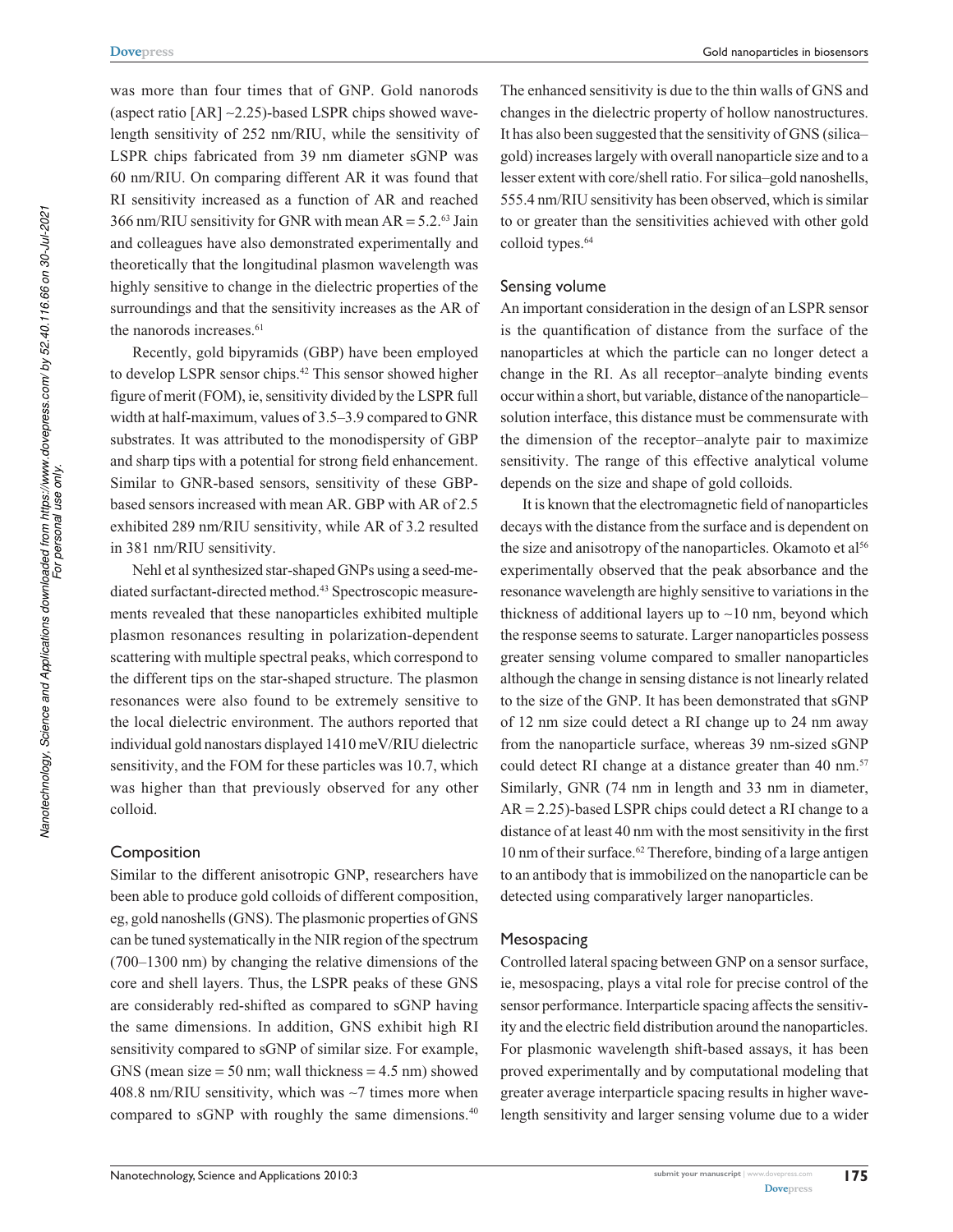spread of intensified electric field.<sup>65</sup> Nath and Chilkoti found that the extinction sensitivity of LSPR sensors (based on the extinction measurements at a single wavelength) increased linearly as a function of the surface density of the immobilized nanoparticles on the sensor substrates and approaches saturation.<sup>57</sup> It can be observed from both these studies that the sensitivity and sensing distance depend crucially on the surface density or surface coverage of the nanoparticles.

### **Multiplexing**

Currently, microarrays and microchips are gaining importance in the present age of multiplexed sensing schemes. Gold nanostructure-based biosensing platforms have shown immense potential in the development of multiplexed biosensors due to their tunable plasmonic properties. Researchers have developed a multithroughput LSPR (MLSPR) chip by immobilizing five kinds of GNR (differing in AR) on silanized glass slides.<sup>66</sup> These sensor chips exhibited five plasmon peaks implying a possibility to detect five acceptor–ligand interactions simultaneously in the wavelength range from 530 to 940 nm (Figure 2). Further, the authors successfully used MLSPR sensor to detect two different antibody–antigen interactions simultaneously.

Recently, researchers fabricated hybrid sensor chips using three different types of functionalized metallic nanoparticles that exhibit LSPR peaks at different wavelengths.<sup>67</sup> The three types of metallic nanoparticles used in this study were silver nanoparticles, sGNP, and nanoshells (silver–gold) with their corresponding LSPR peaks at 427, 534, and 772 nm, respectively. These hybrid chips were shown to be able to detect nine types of volatile organic compounds with various functional groups, demonstrating their applicability toward detection of complex analytes with multiple molecules of interest.

# **Biosensor applications based on LSPR of gold colloids**

Decades ago, significant amount of research in gold colloids and functionalization of such colloids for biosensing resulted in sensing systems using aggregation-based assays.<sup>16,17</sup> These gold colloid assays were popular because of their low cost and ease of use. Over the past decade, the transduction and signal capture from LSPR-based biosensors have evolved through the research of several groups around the world. These nanobiosensors have proved their versatility in various applications such as clinical and environmental monitoring, biotechnology, and food safety. These sensors have been widely employed to monitor a broad range of analyte–surface binding interaction such as adsorption of small molecules, ligand–receptor interactions, antibody–antigen interactions, DNA and RNA hybridization, protein–DNA interaction, biomarkers, toxin detection, etc. Different types of transducer designs and their fabrication protocols have been proposed along with claims toward their potential advantages. Among these, most of the designs are in the form of chips, while others include fiber optic probes, lab-on-chip integrated with microfluidic, and cuttlebone-derived matrix. Applying the LSPR phenomenon of gold colloids in different sensor designs, researchers have demonstrated the detection of some medically relevant analytes in clinical samples at picomolar level. In this section, we have focused on the recent developments and the applications of LSPR biosensors. Although some research groups are still engaged in developing costeffective in vitro diagnostic strips, $68,69$  we have excluded such types of qualitative bioassays from this review.

### immunosensor applications

Gold colloid-based LSPR sensors have been used for quantification of a variety of analytes using antigen–antibody interactions (Table 2). Chilkoti's group fabricated nano-SPR chips by exploiting the LSPR properties of sGNP and GNR.57,62,70 These chips have shown good sensitivity for immunobiosensor applications. After immobilizing biotin on the sGNP of diameter 39 nm, these nano-SPR chips were able to detect 0.83 nM streptavidin. When GNR (AR ∼2.25) were used in nano-SPR chips, the detection limit of 94 pM was achieved, which was much lower than that of sGNP. The GNR-anchored nano-SPR chips exhibited LSPR peaks in the NIR region. These biotin-functionalized LSPR chips were employed for bioassays of streptavidin in serum sample. The minimum detection limit of 19 nM that was achieved was possible due to lack of interferences in the NIR region by the carrier fluid (viz, serum). Further, the same group proposed the use of a single GNR as a plasmonic transducer for the detection of biomolecular interactions.<sup>89,90</sup> The lowest streptavidin concentration that was experimentally measured was 100 pM, which induced a mean resonant wavelength shift of 0.59 nm. Analytical modeling of the same proved that the predicted minimum detection limit is 18 streptavidin molecules for this sensor, which was in good agreement with the experimental results.<sup>90</sup> In another study, GNR of higher AR (~5.2) were used to fabricate immunosensor chips.<sup>63</sup> These chips displayed 25 ng/mL (4.2 × 10<sup>-10</sup> M) limit of detection for streptavidin, which was lower than those with sGNP. Association equilibrium constant (*K*) value was obtained as  $1.2 \times 10^7$  M<sup>-1</sup> for biotin–streptavidin binding, which is equal to the typical binding constant. In a recent study, researchers have been able to achieve a linear equation between the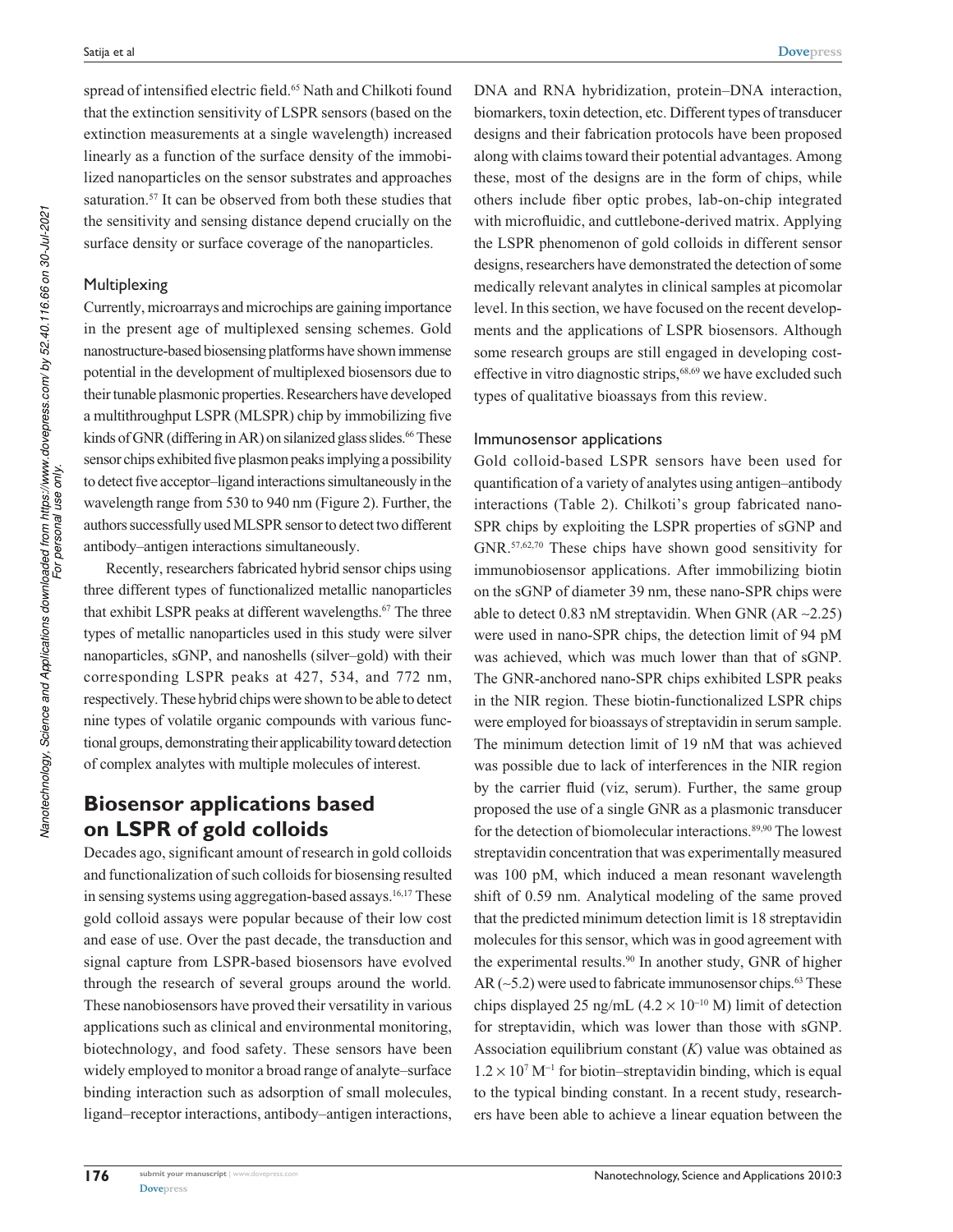



**Figure 2** Scheme of multithroughput localized surface plasmon resonance.

Copyright © 2009, elsevier. Reproduced with permission from Huang H, He C, Zeng Y, et al. A novel label-free multi throughput optical biosensor based on localized surface plasmon resonance. *Biosens Bioelectron*. 2009;24:2255–2259.

**Abbreviations:** λ, wavelength; A, absorbance; SH, Thiol groups; Si, silicon.

concentration of antigen and the intensity of the longitudinal plasmonic band of GNR.<sup>91</sup> These LSPR chips detected 0.1 pM of anti-goat IgG using goat IgG as a probe.

Gold nanorods are commonly synthesized by a seed mediated, surfactant-directed method.37,38 The most commonly used surfactant is cetyl trimethylammonium bromide (CTAB), which acts as both the source of anisotropic growth and the stabilizer. Due to the presence of CTAB, further chemical manipulation of the gold colloids becomes more complicated than that of classic citrate-stabilized gold  colloids. Hafner's group suggested PEGylation of the nanorods to displace CTAB.79,92 These PEGylated GNR were found to be stable in solution. In addition, their bioconjugation is easier compared to CTAB-protected GNR, and processing of these nanorods on the sensor substrates leads to well-ordered films (Figure 3). The PEGylated GNR (AR ∼3.3)-anchored LSPR chips have been demonstrated for the detection of anti-rabbit IgG using rabbit IgG as the probe moiety.<sup>79</sup> The immunoreaction was monitored through shifts in the LSPR spectral extinction peak. The limit of detection of this sensor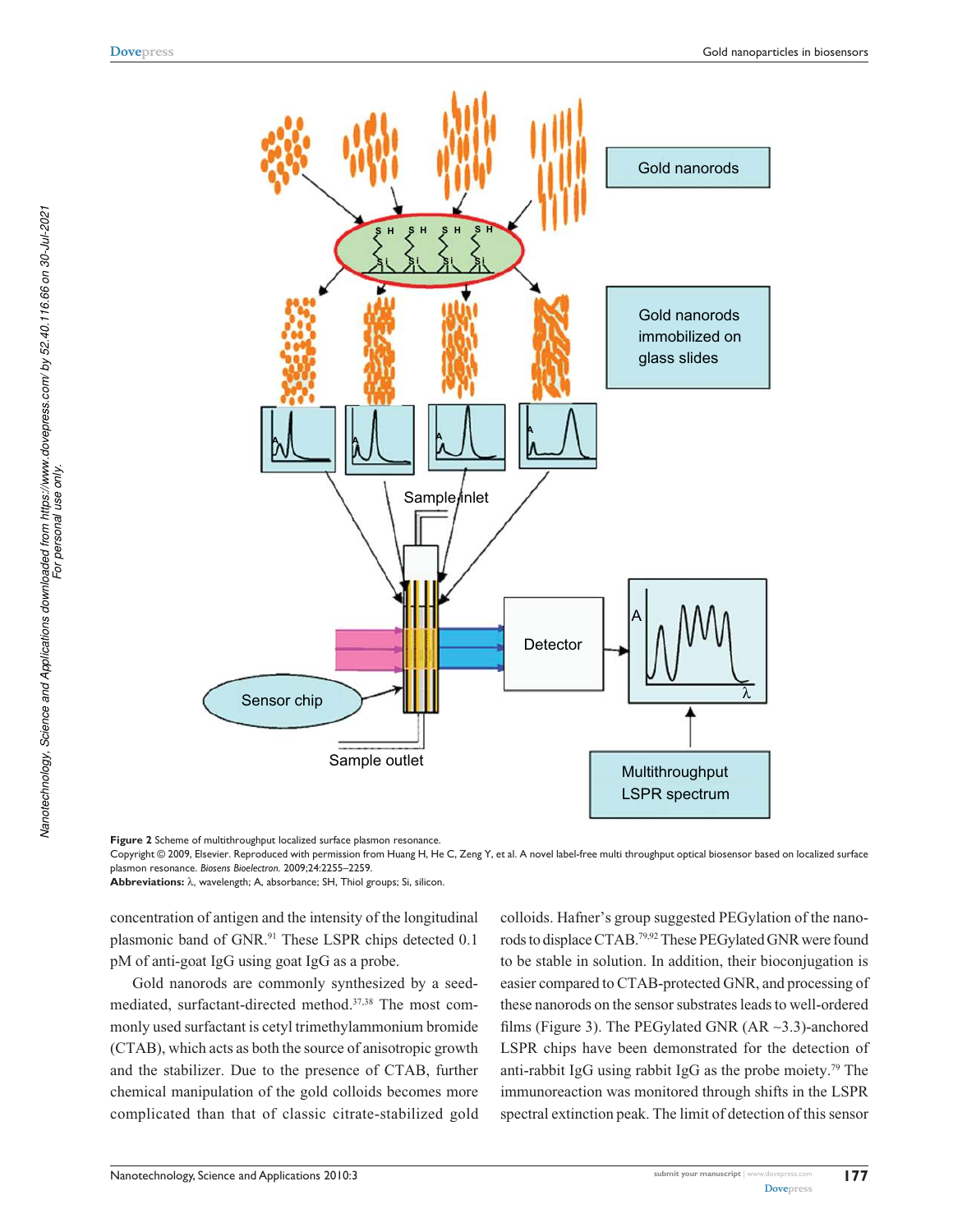| Table 2 Immunosensors based on localized surface plasmon resonance of gold colloids |  |  |
|-------------------------------------------------------------------------------------|--|--|
|-------------------------------------------------------------------------------------|--|--|

| <b>Gold colloid types</b> | <b>Probe moieties</b> | <b>Analytes</b>  | <b>Limits of detection</b> | <b>Device types</b>   | <b>References</b>                                    |
|---------------------------|-----------------------|------------------|----------------------------|-----------------------|------------------------------------------------------|
| sGNP (13.4 nm)            | <b>Biotin</b>         | Streptavidin     | 16 nM                      | Chip                  | Nath and Chilkoti <sup>70</sup>                      |
| sGNP (8.4 nm)             | <b>Biotin</b>         | Streptavidin     | $9.8 \times 10^{-11}$ M    | Optical fiber         | Cheng and Chau <sup>71</sup>                         |
| sGNP (39 nm)              | <b>Biotin</b>         | Streptavidin     | $0.83$ nM                  | Chip                  | Nath and Chilkoti <sup>57</sup>                      |
| sGNP (40 nm)              | Glucose               | Con A            | 1.9 <sub>n</sub> M         | Chip                  | Morokoshi et al <sup>72</sup>                        |
| GNS (silica-gold)         | Anti-fibrinogen       | Fibrinogen       | $10$ ng/mL                 | Chip                  | Endo et al <sup>73</sup>                             |
| 100-30 nm                 | antibody              |                  |                            |                       |                                                      |
| sGNP (20 nm)              | Phenylboronic acid-   | Ovalbumin        | 100 nM                     | Chip                  | Kitano et al <sup>74</sup>                           |
|                           | carrying polymer      |                  |                            |                       |                                                      |
|                           | brush                 |                  |                            |                       |                                                      |
| <b>GNR (AR 5.2)</b>       | <b>Biotin</b>         | Streptavidin     | 42 nM                      | Chip                  | Chen et al <sup>63</sup>                             |
| sGNP (16 nm)              | Glucose               | Con A            | 0.1 nM                     | Chip                  | Guo et $al^{75}$                                     |
| GNS (silica-gold)         | Casein                | Anti-casein      | 10 ng/mL                   | Chip                  | Hiep et al <sup>76</sup>                             |
| 100-30 nm                 |                       |                  |                            |                       |                                                      |
| GNR (AR 2.25)             | <b>Biotin</b>         | Streptavidin     | 94 pM                      | Chip                  | Marinakos et al <sup>62</sup>                        |
| GNS (silica-gold)         | Anti-mouse IL-2       | $IL-2$           | $10$ pg/mL                 | Chip                  | Endo et al <sup>77</sup>                             |
| $(100 - 30)$              | antibody              |                  |                            |                       |                                                      |
| Gold capped oxide         | Aptamer               | Thrombin         | InM                        | Chip                  | Kim et al <sup>78</sup>                              |
| nanostructures (15 nm)    |                       |                  |                            |                       |                                                      |
| GNR (AR 3.3)              | Rabbit IgG            | Goat anti-rabbit | InM                        | Chip                  | Mayer et al <sup>79</sup>                            |
|                           |                       | <b>IgG</b>       |                            |                       |                                                      |
| GNR (AR 2.25)             | <b>Biotin</b>         | Streptavidin     | InM                        | Chip                  | Nusz et al <sup>89</sup>                             |
| GNS (silica-gold)         | <b>Biotin</b>         | Streptavidin     | 3 µg/mL in blood           | Chip                  | Wang et al <sup>80</sup>                             |
| $110-25$ nm               |                       |                  |                            |                       |                                                      |
| sGNP(5 nm)                | <b>Biotin</b>         | Streptavidin     | $0.01 \mu g/mL$            | Chip                  | Kajiura et al <sup>81</sup>                          |
| GBP (AR 3.2)              | Rabbit IgG            | Goat anti-rabbit | InM                        | Chip                  | Lee et $al42$                                        |
|                           |                       | lgG              |                            |                       |                                                      |
| sGNP (20 nm)              | <b>Biotin</b>         | Antibiotin       | $100$ ng/mL                | Chip                  | Li et al <sup>82</sup>                               |
| sGNP (43 nm)              | <b>Biotin</b>         | Antibiotin       | $5 \mu g/mL$               | Micro-fluidic         | Huang et al <sup>83</sup>                            |
| <b>GNR</b>                |                       |                  |                            | integrated chip       |                                                      |
|                           | Goat IgG              | Anti-goat IgG    | $0.1$ pM                   | Chip                  | Huang et al <sup>91</sup>                            |
| sGNP (43 nm)              | <b>Biotin</b>         | Antibiotin       | 270 ng/mL                  | Chip<br>Optical fiber | Huang et al <sup>84</sup><br>Sai et al <sup>85</sup> |
| sGNP (40 nm)              | HIgG                  | Anti-HIgG        | $0.12 \mu g/mL$            |                       | Bi et $a^{86}$                                       |
| sGNP (25 nm)              | Anti-human IgG        | Human-IgG        | $l \mu g/mL$               | Chip                  |                                                      |
| sGNP (50 nm)              | 5-FU                  | Anti-5-FU        | $10$ ng/ml                 | Chip                  | Hiep et al <sup>87</sup>                             |
| sGNP (50 nm)              | <b>Biotin</b>         | Streptavidin     | $100$ ng/mL                | Chip                  | Hiep et al <sup>87</sup>                             |
| sGNP (23 nm)              | Rabbit IgG            | Anti-rabbit IgG  | $11.1$ ng/mL               | Optical fiber         | Shao et al <sup>88</sup>                             |

**Abbreviations:** sGNP, spherical gold nanoparticles; GNS, gold nanoshells; GNR, gold nanorods; GBP, gold bipyramids; igG, immunoglobulin G; iL, interleukin-2; Con A, concanavalin A.

was observed to be 1 nM. The equilibrium constant, *Keq* , was found to be  $2.0 \times 10^9$  M<sup>-1</sup>, which is the typical equilibrium constant for an antigen–antibody interaction.

Similar to GNR, GNS exhibit LSPR peaks in the NIR range, depending upon their size and core to shell ratio. This is useful for chip-based bioassays of blood samples since most of the blood constituents display absorbance in the UV–visible range and not in the NIR region. GNS-based chips have been designed to quantify biotin–streptavidin interactions in diluted whole blood (Figure 4). $80$  Using LSPR peak wavelength at 730 nm, the sensors displayed a detection limit of 3 μg/mL with a wide dynamic range  $(3-50 \mu g/mL)$ .

Recently, GBP have been employed to fabricate LSPR chips in order to exploit their high bulk RI sensitivity.<sup>42</sup>

During real time kinetic studies, at 1 nM concentration, the extinction peak shifted at a rate of  $4.0 \times 10^{-5}$  nm/sec, and at 10 nM, the rate increased to 5.5 × 10<sup>−</sup><sup>4</sup> nm/sec. These bipyramid peak shift rates were larger than those using nanorods  $(2.1 \times 10^{-5} \text{ and } 2.1 \times 10^{-4} \text{ nm/sec, respectively})$  by a factor of two. An immunoassay sensitivity constant was found to be  $K_{LSPR} = 0.01$  nm⋅ $\mu$ m<sup>2</sup> for GBP.

Tamiya's group fabricated core-shell nanostructured LSPR chips, using silica nanoparticle as the "core", and the outer "shell" was constructed by depositing a gold layer (Figure 5).73,76,77,93 After biofunctionalization, these LSPR chips have been used for the detection of a variety of analytes. By using anti-fibrinogen antibody-immobilized LSPR biochips, a 10 ng/mL detection limit of fibrinogen was achieved. These biochips have been adapted for multiarrays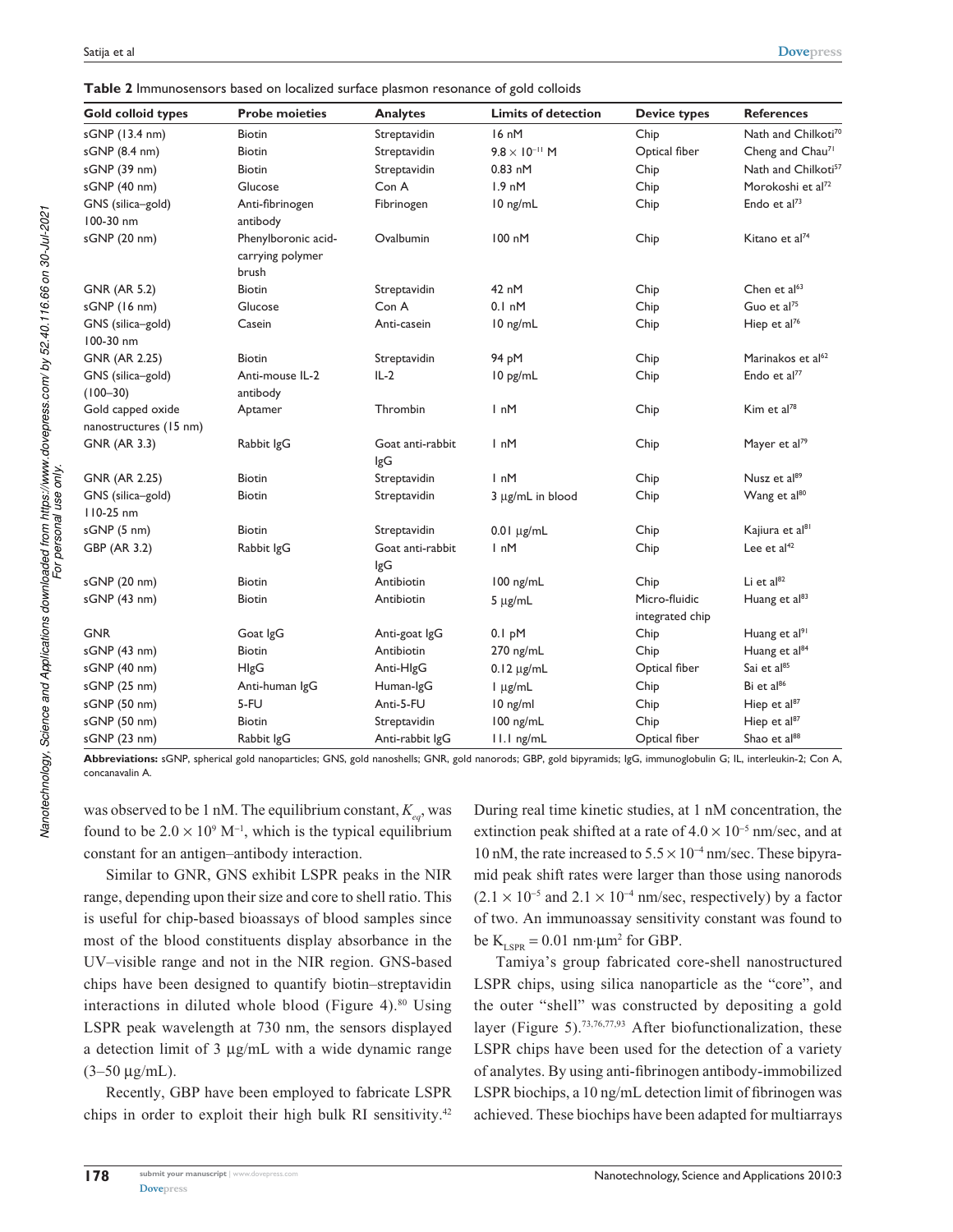

Figure 3 Scanning electron microscopy of films of PEGylated gold nanorods. Copyright © 2008, American Chemical Society. Reproduced with permission from Mayer KM, Lee S, Liao H, et al. A label-free immunoassay based upon localized surface plasmon resonance of gold nanorods. *ACS Nano*. 2008;2:687–692.

applications, for screening of bimolecular interactions.<sup>93</sup> Parallel biomolecular detection using immunoglobulins (IgA, IgD, IgG, IgM), C-reactive protein, and fibrinogen was demonstrated. These multianalyte sensor chips achieved a detection limit of 100 pg/mL. Later, this chip was modified to develop a casein immunosensor after immobilizing anti-casein antibody.76 Under optimum conditions, the detection limit of the casein immunosensor was determined to be 10 ng/mL. Recently, these chips were further employed to detect specific reactions between the antibodies and the cell metabolite,  $IL-2.<sup>77</sup>$  In this case, the detection limit was 10 pg/mL. Further, the researchers demonstrated the timecourse analysis of cell metabolism using the isolated cells from mouse thymus.

Advancing the applications of core-shell gold nanostructures, Tamiya's group fabricated an innovative sensing nanostructure, which exhibited a phenomenon termed as interference localized surface plasmon resonance (iLSPR), and used it for configuring sensor chips.78,87,94–96 This iLSPR was based on plasmonic GNP with photonic thin-film multilayers of porous aluminium oxide and aluminium (Al) on a substrate. In this iLSPR design, the high reflection Al substrate and the gold-nanoparticle layer caused multiple interactions of the incident light with the nanostructure similar to a Fabry–Perot resonator. These iLSPR chips have shown the capability of simultaneous monitoring of the changes in both the LSPR and the interferometric characteristics. Initially, these sensors were used for the detection of thrombin, using a sandwich-type assay. Two different aptamers were used, which bind to different sites of thrombin. The limit of detection was found to be 1 nM. More recently, Hiep et al<sup>87</sup> demonstrated specific interaction



**Figure 4** Schematic of fabrication process of the gold nanoshell self-assembled monolayers and the analysis of streptavidin in diluted blood sample. Copyright © 2008, elsevier. Reproduced with permission from wang Y, Qian w, Tan Y, Ding S. A label-free biosensor based on gold nanoshell monolayers for monitoring biomolecular interactions in diluted whole blood. *Biosens Bioelectron*. 2008;23:1166–1170. **Abbreviations:** APTeS, 3-aminopropyltrimethoxysilane; AGNS, silver–gold nanoshell; SAM, self-assembled monolayer; NHS, N-hydroxy succinimide.

Nanotechnology, Science and Applications downloaded from https://www.dovepress.com/ by 52.40.116.66 on 30-Jul-2021<br>Nanotechnology, Science and Applications downloaded from use only. *Nanotechnology, Science and Applications downloaded from https://www.dovepress.com/ by 52.40.116.66 on 30-Jul-2021 For personal use only.*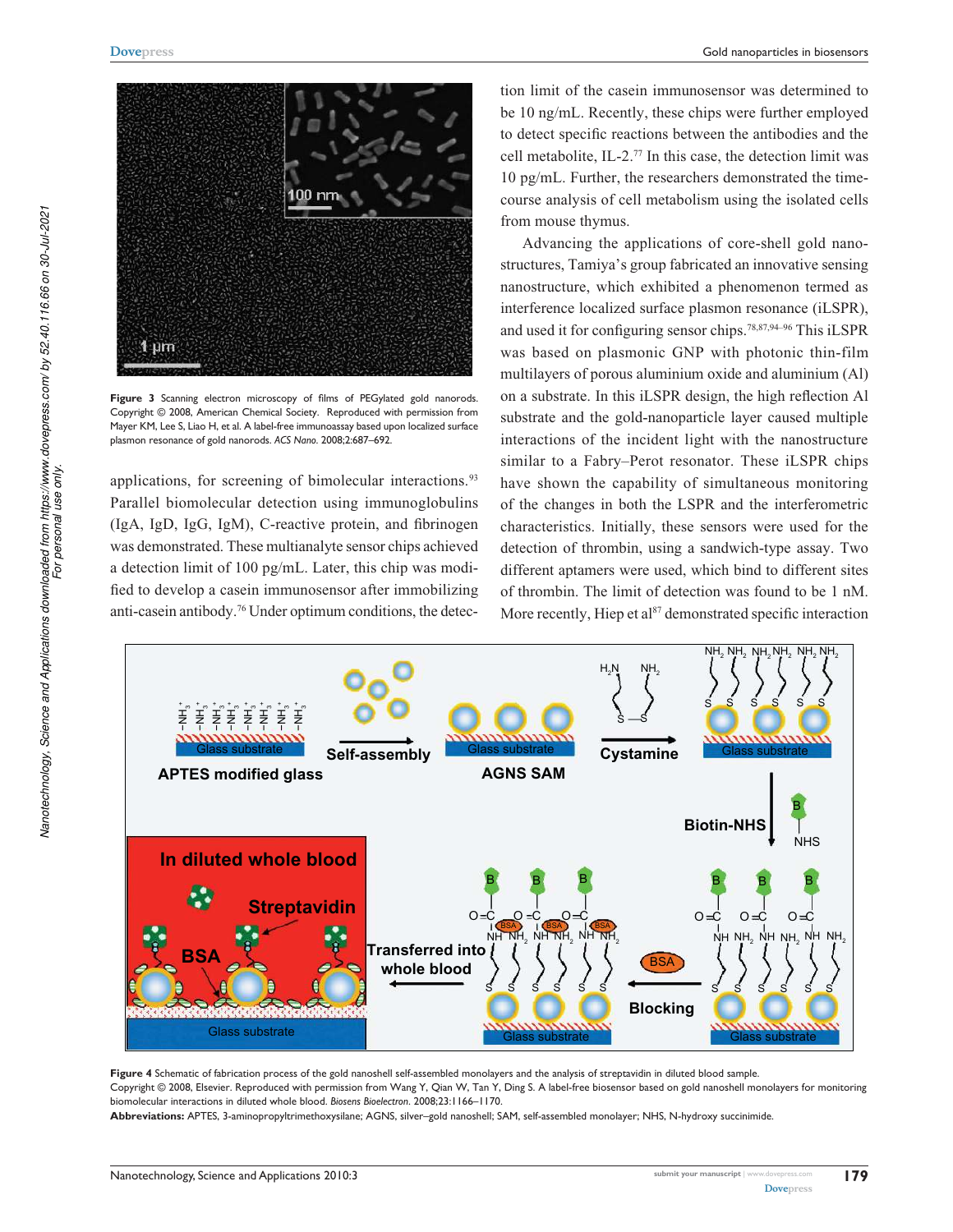

Figure 5 A) Schematic representation of core-shell (silica-gold) nanostructures on the glass substrate. Furthermore, the gold (Au) layer was formed on the nanoparticle layer using thermal evaporation. **B**) Optical characteristics of the gold-capped nanoparticle layer substrate.

Copyright **©** 2008, elsevier. Reproduced with permission from endo T, Yamamura S, Kerman K, Tamiya e. Label-free cell-based assay using localized surface plasmon resonance biosensor. *Anal Chim Acta*. 2008;614:182–189.

of biomolecules including biotin, avidin, and 5-fluorouracil (5-FU) and its antibody, anti-5-fluorouracil (anti-5-FU). This iLSPR biosensor was able to detect nanogram level of proteineous analytes.

The RI sensitivity of LSPR chips has been improved by three-dimensional GNP assemblies on the substrates.<sup>88</sup> Exploiting this innovative approach, recently three- dimensional LSPR chips have been fabricated by layer-by-layer deposition of GNP and mercaptosilanized multiwalled carbon nanotubes (MWCNT) on a glass substrate.<sup>92</sup> Mercaptosilanized MWCNT acted as a three-dimensional linker to assemble the GNP and also provided a large surface area

and multiple binding sites. This sensor matrix allows high accessibility of target molecules due to the microporous nature of MWCNT. These three-dimensional chips showed 20 times higher sensitivity than the two-dimensional monolayer chips for streptavidin (0.5 nM) and anti-human serum albumin (3.33 nM).

Advances in the design of cost-effective, label-free, portable biosensors have led to the development of LSPRbased fiber optic sensors. Various geometric configurations have been suggested to enhance the sensitivity of the LSPR sensors. As a result, tipped, $97$  straight, $88$  tapered, $98$  and U bent<sup>85</sup> fiber optic probes designs have emerged. Cheng and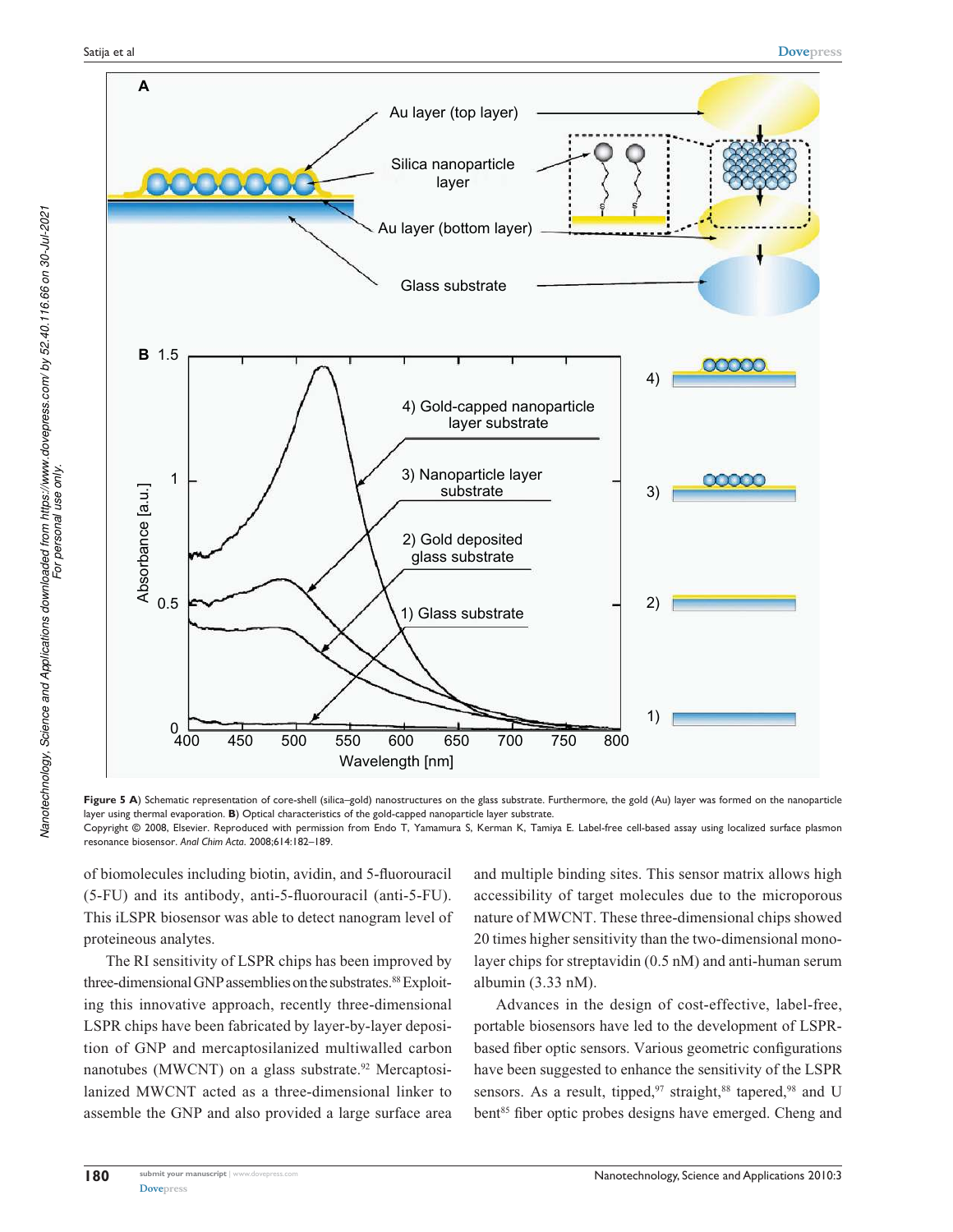Chau fabricated a colloidal gold-modified fiber optic sensor and demonstrated its applicability as an RI sensor.<sup>71</sup> These biotin-functionalized LSPR fiber-optic probes achieved a detection limit of 98 pM for streptavidin, which is less than that achieved by the nano-SPR chip reported by Nath and Chilkoti.<sup>57</sup> In another approach, a tip-based miniaturized fiber optic biosensor has been demonstrated by coating the distal end of a 50-μm fiber core diameter with GNP.<sup>97</sup> Tip-based fiber optic LSPR sensor has been demonstrated for detecting biotin–avidin interactions for avidin concentrations of 20 μg/mL. Sai et al<sup>85</sup> reported a U shaped LSPR probe for immunosensing applications (Figure 6). These LSPR probes reached the detection limit of 0.8 nM for anti-IgG on IgGfunctionalized surface.

Monolayers of gold colloids are generally assembled using organosilanes as linkers. Silanization of sensor substrates is a time-consuming process and may require significant pretreatment as well as post-treatment. Recently, the use of polyelectrolyte (PE) multilayers has been suggested for assembling gold nanostructures on a sensor substrate.<sup>88</sup> PE films, eg, poly(diallyldimethyl ammoniumchloride), on gold nanostructures produce a weak negatively charged surface on which nonspecific electrostatic adsorption of streptavidin could be eliminated.<sup>82</sup> An LSPR sensor matrix having poly(diallyldimethyl ammoniumchloride)-coated GNP has been employed for immunosensing applications using biotin–streptavidin specific interaction. The detection limit of streptavidin in a microfluidic channel was found to be 100 ng/mL.<sup>82</sup> In another study, GNP immobilization on fiber optic sensor probes was achieved on a PE matrix composed of



**Figure 6** GNP-coated U bent fiber optic probe for immunosensor application. Copyright © 2009, Elsevier. Reproduced with permission from Sai VVR, Kundu T, Mukherji S. Novel U-bent fiber optic probe for localized surface plasmon resonance based biosensor. *Biosens Bioelectron*. 2009;24:2804–2809. **Abbreviations:** GNP, gold nanoparticles; LeD, light-emitting diode.

a trilayer of 3 different PEs [poly(diallyldimethylammonium chloride), poly(propyleneammonium chloride), and poly(styrene sulfonic acid sodium)] (Figure 7).<sup>88</sup> This LSPR sensor matrix has shown good stability and reproducibility. Further, this fiber optic LSPR sensor showed promising potential for immunosensor applications. By modifying the sensor surface with rabbit IgG, the lowest detectable concentration was found to be 11.1 ng/mL of goat anti-rabbit IgG.

Gold colloids have been used in conjunction with a compact microfluidic platform, enabling a fusion of plasmonics with microfluidics, for which a new term "plasmofluidics" has been coined.<sup>83</sup> This leads to both surface plasmon-based "lab-on-a-chip" and fluid-based active plasmonics. These devices have demonstrated the capability of transporting a specific amount of biosamples into the sensing chambers to achieve sensitive and specific biosensing with decreased reaction time and less reagent consumption. Such devices, used as immunosensors, have demonstrated a detection limit of 270 ng/mL of antibiotin analyte.<sup>84</sup>

Kitano's group developed LSPR sensor chips for receptor-ligand interactions and quantification.<sup>72,74</sup> The researchers demonstrated selective binding of concanavalin A (Con A) to the sugar residues of glycolipids immobilized on nanogold slides, with a nanomolar detection limit.<sup>72</sup> In another study, the same group studied the sensing capability of colloidal gold monolayer modified with polymers containing phenylboronic acid terminals for detection of glycoproteins.<sup>74</sup> These sensor chips showed a concentration-dependent binding of ovalbumin with a detection limit of 100 nM. Later, Guo et al<sup>75</sup> suggested that incorporation of an additional monolayer (eg, alkylthiol) between the receptor (ie, glycolipid) monolayer and the transducer (ie, gold colloids) might improve the sensor performance. Integration of a 1-dodecanethiol layer between the gold colloids and the glycolipids lowered the minimum detection concentration of Con A to 0.1 nM.

#### Nucleic acid sensor

Miniaturized nucleic acid sensors using microarrays and biochips have received a lot of attention lately, particularly in the field of genomics and proteomics. Such devices are based on detection of supramolecular interactions, ie, hybridizations, that occur between complementary oligonucleotides, one linked to a solid surface (probe DNA) and the other one to be analyzed (target DNA). The LSPR property of gold colloids has been exploited to develop nucleic acid biosensors (Table 3).

Endo et al developed an LSPR-based DNA biosensor using a gold-capped nanoparticle layer immobilized with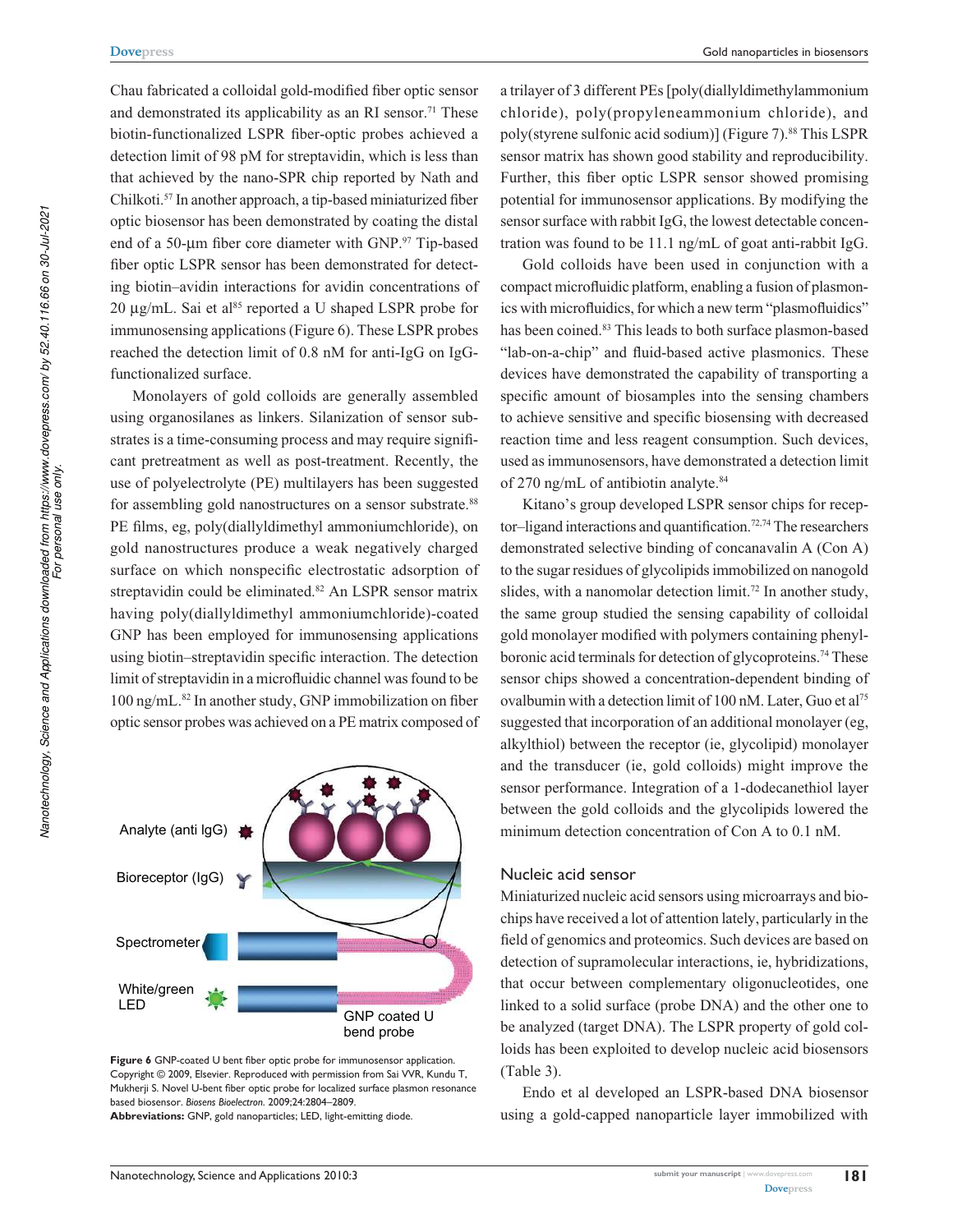

**Figure 7** Trilayer of polyelectrolytes with immobilized sGNP on fiber optic probe.

Copyright **©** 2010, MDPI. Reproduced with permission from Shao Y, Xu S, Zheng X, Wang Y, Xu W. Optical fiber LSPR biosensor prepared by gold nanoparticle assembly on polyelectrolyte multilayer. *Sensors*. 2010;10:3585–3596.

**Abbreviations:** PAH, poly-propyleneammonim chloride; PSS, polystyrene sulfonic acid sodium; PDDA, poly(diallyldimethylammonium chloride); Au Nps, gold nanoparticles.

peptide nucleic acids.<sup>99</sup> Hybridization interactions with target oligonucleotides could be detected down to a limit of 0.677 pM of target DNA. Selective discrimination against a single base mismatch was also achieved. In a similar fashion, a multispot gold-capped nanoparticle array (MG-NPA) chip has been fabricated recently and used for point mutation detection.<sup>102</sup> Under optimal conditions, these MG-NPA chips achieved a picomolar limit of detection for target DNA. Also, selective discrimination against a single-base mismatch DNA sequence was achieved by using both homozygous and heterozygous DNA samples.

Cao et al<sup>100</sup> have developed an optical nanobiosensor using 24 nm sGNP and successfully performed real time DNA detection. Monoclonal antibodies, c-Myc, bound nanosensor showed a linear response for pCMV-Myc plasmid detection ranging from 6.2 to 20.0 ng/ $\mu$ L concentration ( $R^2 = 0.99$ ). The detection limit of the DNA plasmid was 2.4 ng/μL. The authors reported that the response concentration range and the detection limit were lower compared to the conventional

methods, showing that this nanosensor could be applied to the detection of oncogenes.

#### Toxin biosensors

In the past few decades, a variety of pesticides has been used indiscriminately, which have posed serious environmental risks by affecting aquatic ecosystems and endangering human health as well.<sup>32</sup> In addition to pesticides and related toxins, heavy metals and their compounds, typically discharged as industrial effluents and contaminating surface and ground water, are another category of serious environmental and clinical concern. Ingestion of such heavy metals, even in minute quantities, through food and water can cause severe health problems, including anemia, birth defects, mental retardation, and behavioral disorders. Most commonly used techniques such as liquid and gas chromatography are time consuming, and a significant amount of pretreatment of the sample is generally required. A demand to rapidly detect these organophosphorous toxins in the environment

| Table 3 Nucleic acid sensors based on localized surface plasmon resonance of gold colloids |  |  |  |
|--------------------------------------------------------------------------------------------|--|--|--|
|--------------------------------------------------------------------------------------------|--|--|--|

| <b>Gold colloid types</b> | <b>Device types</b><br><b>References</b> | <b>Probe moieties</b> |
|---------------------------|------------------------------------------|-----------------------|
| GNS (silica-gold;         | Endo et $al^{99}$                        | <b>PNA</b>            |
| $100-30$ nm               |                                          |                       |
| Gold capped               | Kim et $al^{94}$                         | Probe DNA             |
| oxide nanostructures      |                                          |                       |
| (15 nm)                   |                                          |                       |
| sGNP (24 nm)              | Cao et al <sup>100</sup>                 | c-Myc (3C7)-mouse     |
|                           |                                          | monoclonal IgG        |
| GNS (silica-gold)         | Endo et al <sup>101</sup>                |                       |
| 100-30 nm                 |                                          |                       |
| GNS (silica-gold)         | Yoo et al <sup>102</sup>                 | Probe DNA             |
| 100-30 nm                 |                                          |                       |
|                           |                                          |                       |

**Abbreviations:** sGNP, spherical gold nanoparticles; PNA, peptide nucleic acid; GNS, gold nanoshells.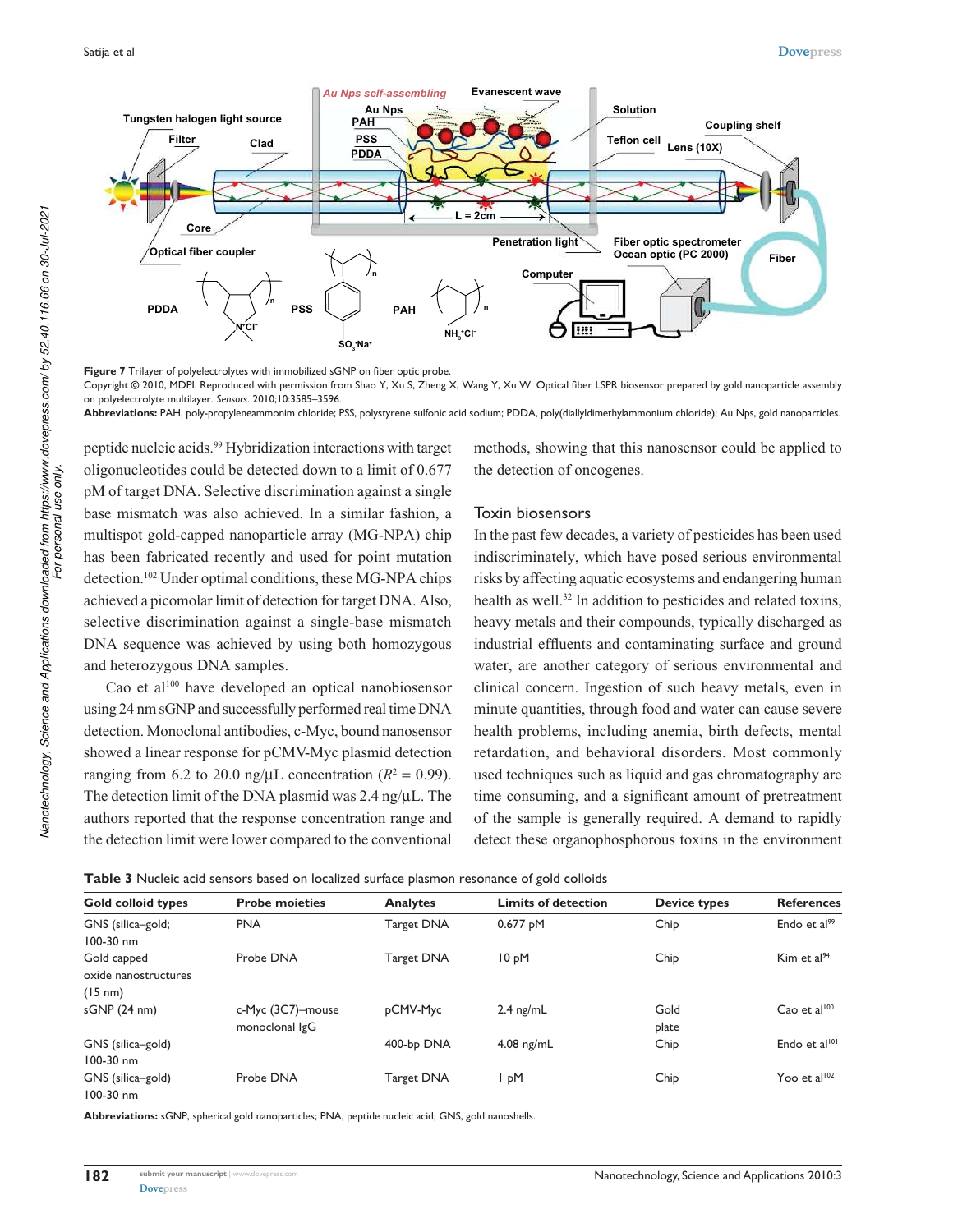as well as in human body fluids has been addressed by LSPR biosensors. Gold colloid-based LSPR sensors have also been successfully demonstrated to detect various toxic heavy metals and other toxins (Table 4) as a first step toward remediation of such problems.

A fiber optic biosensor for detecting paraoxon (an organophosphorous pesticide) has been developed using sGNP covalently coupled with acetylcholinesterase (AChE).<sup>32</sup> The sensor, based on inhibition of the enzyme, showed a linear response in the range of 1–100 ppb with 0.234 ppb limit of detection. Also, the biosensor retained 94% of its original activity after six cycles of inhibition with 500 ppb paraoxon followed with reactivation of AChE by 0.5 mM 2-pyridine-aldoxime methoiodide. The biosensor conserved its activity and produced reproducible results after storage in a dry state at 4°C for 60 days. Later, the same group designed a biofunctionalized fiber optic LSPR nanobiosensor for toxic heavy metal detection, eg, lead and cadmium.103,104 The researchers found that the absorbability of the monoclonal antibody (K55061M) anchored to the LSPR sensor increased to 12.2% upon changing the Pb(II)-EDTA level from 10 to 100 ppb with a detection limit of 0.27 ppb.<sup>103</sup> For cadmium detection, phytochelatins (PCs) peptides were chosen as probe moiety because PCs are capable of forming chelates with  $Cd(II)$  by thiolate coordination.<sup>104</sup> These PCfunctionalized fiber optic LSPR sensors showed a sensitivity of 1.24 ppb<sup>-1</sup> and a detection limit of 0.16 ppb.

An optical fiber-based LSPR sensor has been explored for the detection of staphylococcal enterotoxin B (SEB).<sup>105</sup> This LSPR biosensor achieved a lowest limit of detection of ∼1.4 pM, which compares favorably with conventional immunological methods such as western immunoblot and enzyme-linked immunosorbent assay and competing biosensor technologies such as propagating SPR sensors, bidiffractive grating sensors, and fluorescence-based sensors. Recently, the use of triangular hybrid Au–Ag nanoparticles array was proposed for biosensing of SEB (Figure 8).<sup>106</sup> Hybrid nanoparticles were constructed on a glass substrate employing NSL. Further, these arrays were demonstrated for SEB detection at nanogram per milliliter sensitivity using monoclonal anti-mouse SEB-anchored hybrid arrays.

### Miscellaneous biosensor applications

Lee et al fabricated a tapered optical fiber-based nanoprobe for the real-time RI measurement of a single live cell by exploiting the evanescent wave-based excitation of the localized plasmons of GNP.<sup>98</sup> By measuring the optical intensity scattered from the nanoparticles, the probe showed intensity sensitivity up to ~5400% per RIU. These fiber optic nanoprobes were tested to detect the RI of 3T3 fibroblast cell by inserting the probe into the cytoplasm. The RI measured by the localized plasmonic effect was 1.3506, which was consistent with the results of RI measurements obtained using holographic methods. Some small molecular weight molecules, eg, glucose, have been detected using LSPR of gold colloids (Table 5).

Recently, an LSPR biosensor has been fabricated on a cuttlebone-derived matrix substrate (CDMS) using sGNP and was employed for glucose detection.<sup>107</sup> As CDMS is a three-dimensional chamber-like structure with naturally abundant amino groups, sGNP can be immobilized directly without surface modification steps. Also, the sGNP-immobilized CDMS framework resulted in effective optical signal transduction and improved the sensitivity of the detection system. The biosensor depends on the catalysis of glucose by glucose oxidase, which produces hydrogen peroxide. The peroxide produced reduces chloroauric acid. All the reactions happened in free medium and none of the ingredients were immobilized on the sGNP. The reduction of chloroauric acid caused deposition of gold on the immobilized sGNP of size 3–5 nm, thereby causing enlargement of the sGNP. This, as discussed earlier, predictably causes a shift in the LSPR peak. A reaction with glucose  $(5 \times 10^{-5} \text{ M})$  for 20 minutes resulted in enlargement of GNP up to ∼12 nm due to reduction of the gold salt by  $H_2O_2$ . The detection range of this biosensor was from  $5 \times 10^{-6}$  to  $5 \times 10^{-5}$  M glucose concentrations.

**Table 4** Toxin sensors based on Localized surface plasmon resonance of gold colloids

| Gold colloid types               | <b>Probe mojeties</b>                    | <b>Analytes</b> | <b>Limits of detection</b> | <b>Device types</b> | <b>References</b>            |
|----------------------------------|------------------------------------------|-----------------|----------------------------|---------------------|------------------------------|
| sGNP (9.6 nm)                    | <b>AChE</b>                              | Paraoxon        | $0.234$ ppb                | Optical fiber       | Lin et $al^{32}$             |
| sGNP (9.6 nm)                    | Monoclonal antibody<br>to lead (K55061M) | Lead            | $0.27$ ppb                 | Optical fiber       | Lin and Chung <sup>103</sup> |
| sGNP (9.6 nm)                    | Phytochelatins                           | Cadmium         | $0.16$ ppb                 | Optical fiber       | Lin and Chung <sup>104</sup> |
| sGNP(9.6 nm)                     | Antibody against SEB                     | <b>SEB</b>      | $0.04$ ng/mL               | Optical fiber       | Chau et al <sup>105</sup>    |
| Triangular Au-Ag<br>NP (50–5 nm) | Monoclonal mouse anti-<br>SEB IgG        | <b>SEB</b>      | ng/mL                      | Chip                | $Z$ hu et al $106$           |

**Abbreviations:** sGNP, spherical gold nanoparticles; SeB, staphylococcal enterotoxin B; NP, nanoparticle; AChe, acetylcholinesterase.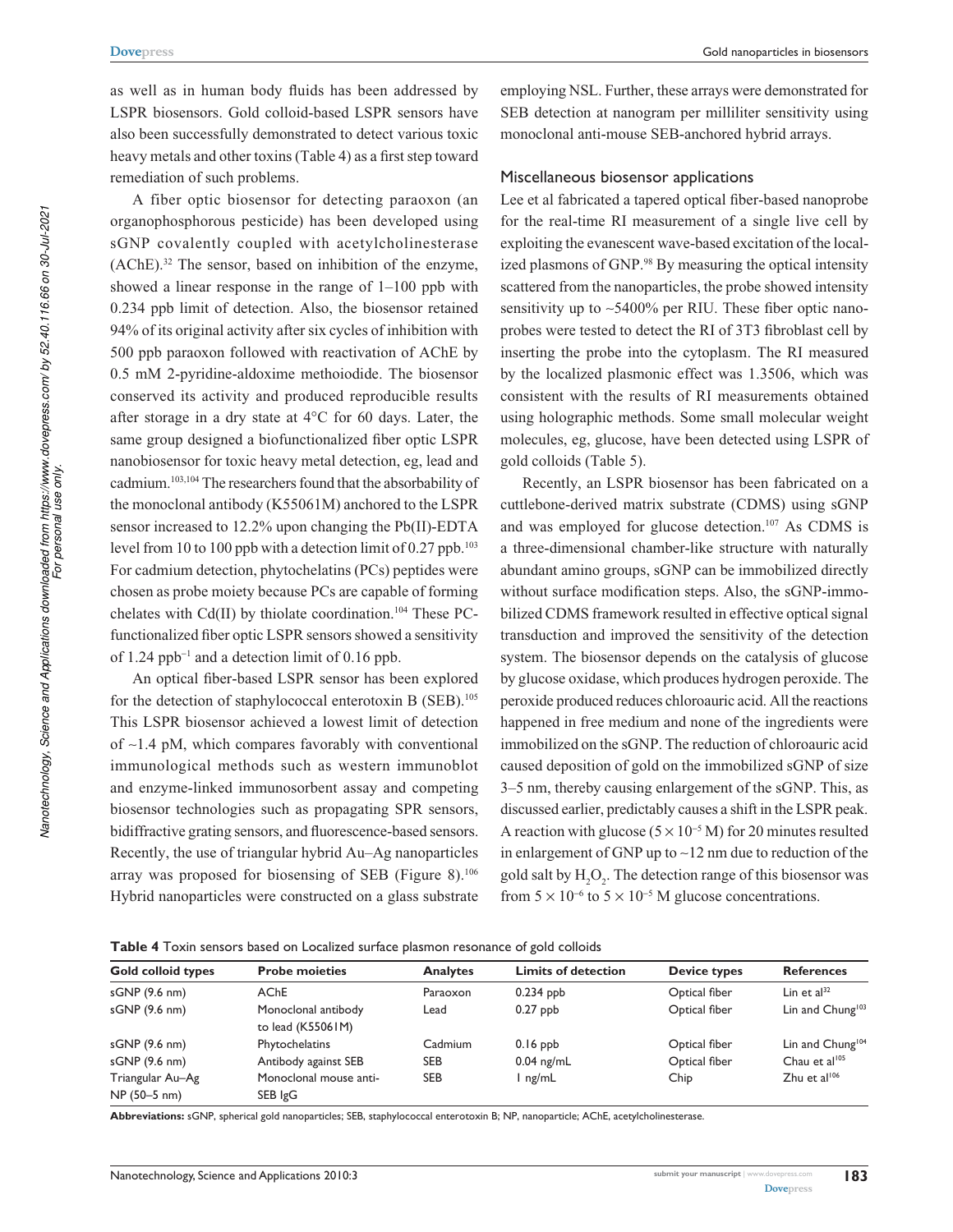

**Figure 8** Schematic of localized surface plasmon resonance sensor representing the detection of SeB on mouse anti-SeB functionalized triangular Ag–Au nanoparticles. Copyright © 2009, elsevier. Reproduced with permission from Zhu S, Dua C, Fu Y. Localized surface plasmon resonance-based hybrid Au–Ag nanoparticles for detection of Staphylococcus aureus enterotoxin B. *Opt Mater*. 2009;31:1608–1613. **Abbreviations:** SeB, staphylococcal enterotoxin B; eDC, 1-ethyl-3-(3 dimethylaminopropyl)carbodiimide-HCl; NHS, N-hydroxy succinimide.

Kreuzer et al<sup>108</sup> developed an LSPR-based rapid and cost-effective analytical method for the quantitative determination of steroid hormone (stanozolol), which is usually analyzed by chromatographic methods under standard laboratory conditions. In this assay, stanozolol-conjugated bovine serum albumin was used as a probe to specifically bind stanozolol (preincubated with stanozolol polyclonal antiserum  $[\alpha$ -StpAb]). The detection limit of this system was determined to be 2.4 nM  $(0.7 \mu g/L)$  of stanozolol, a value below the maximum allowed level set by the International Olympic Committee for banned substances.

## **Current trends**

In the past few years, researchers have developed green chemistry to synthesize GNP using a nontoxic and environmental friendly approach. Taking advantage of this approach, researchers have developed methods for in situ GNP synthesis and immobilization on sensor substrates. For example, Zheng et al<sup>109</sup> reported in situ synthesis of GNP on egg shell membrane (ESM) to develop an LSPR sensor. The formation of GNP on ESM protein fibers was attributed to the reduction of Au (III) ions to Au (0) by the aldehyde moieties of the natural ESM fibers.

The inability of sGNP to quantify micron-sized analytes has restricted their use to more qualitative detection schemes. As an illustration, one might consider the example of a recent attempt to detect *Salmonella* via LSPR using GNP-immobilized chips fabricated through lithography.<sup>110</sup> These chips showed a good qualitative response to the analytes, but quantification of the *Salmonella* cells was difficult in this sensor configuration, probably due to the fact that the maximum electromagnetic decay length (probe depth) of LSPR associated with GNP is of the order of a few nanometers. However, in the near future, the quantification of micron-sized pathogenic organisms might be possible by exploiting the capabilities of plasmonic nanorods metamaterial (probe depth =  $500 \text{ nm}$ ).<sup>111</sup>

Recently developed nanosandwiches (eg, gold–silica– gold, gold–cobalt–gold)<sup>112,113</sup> and hybrid nanostructures (eg,  $Fe<sub>3</sub>O<sub>4</sub>/Au$ )<sup>114</sup> have demonstrated both plasmonic and magneto-optical properties. These combined functionalities in a single nanoarchitecture have introduced a platform for the advancement of magnetoplasmonic nanobiosensors.

# **Conclusion**

In this review, we have highlighted several current research accomplishments in the domain of GNP-anchored LSPR biosensors. The precise control over the size, shape, and composition of GNP in nanostructure film plays a key role in engineering the LSPR properties that affect the biosensor response. Considerable effort has gone into synthesis/ fabrication techniques to construct gold nanostructures with improved uniformity, spatial distribution, and stability. Recently developed top-down approaches have provided superior control over the uniformity and reproducibility of sensor surfaces. These nanostructured films have exhibited improvement in sensor quality parameters, such as sensitivity, reusability, reproducibility, and dynamic range. The LSPR property of anchored gold nanoparticles has been coupled with a variety of sensor substrates including glass chips, optical fibers, microfluidic channels, and even biological substrates (eg, egg shell membrane, CDMS). These sensors have harnessed the optical properties of GNP and have spawned a number of useful applications for medical diagnostics and environmental monitoring. Further, these nanostructured films have been used in multiplexed mode

**Table 5** Miscellaneous sensing applications based on localized surface plasmon resonance of gold colloids

| Gold colloid types | <b>Probe mojeties</b> | <b>Analytes</b>      | <b>Limits of detection</b> | Device types       | <b>References</b>            |
|--------------------|-----------------------|----------------------|----------------------------|--------------------|------------------------------|
| $sGNP(3-5 nm)$     | Glucose oxidase       | Glucose              | 5 uM                       | <b>CDMS</b>        | $Xu$ et al <sup>107</sup>    |
| sGNP(100 nm)       | St-BSA                | $ST(\alpha$ -St pAb) | $2.4 \text{ nM}$           | Chip               | Kreuzer et al <sup>108</sup> |
| sGNP(25 nm)        | Glucose oxidase       | Glucose              | I7 uM                      | Egg shell membrane | Zheng et al <sup>109</sup>   |

**Abbreviations:** sGNP, spherical gold nanoparticles; CDMS, cuttlebone-derived matrix substrate; St-BSA, stanozolol-conjugated bovine serum albumin.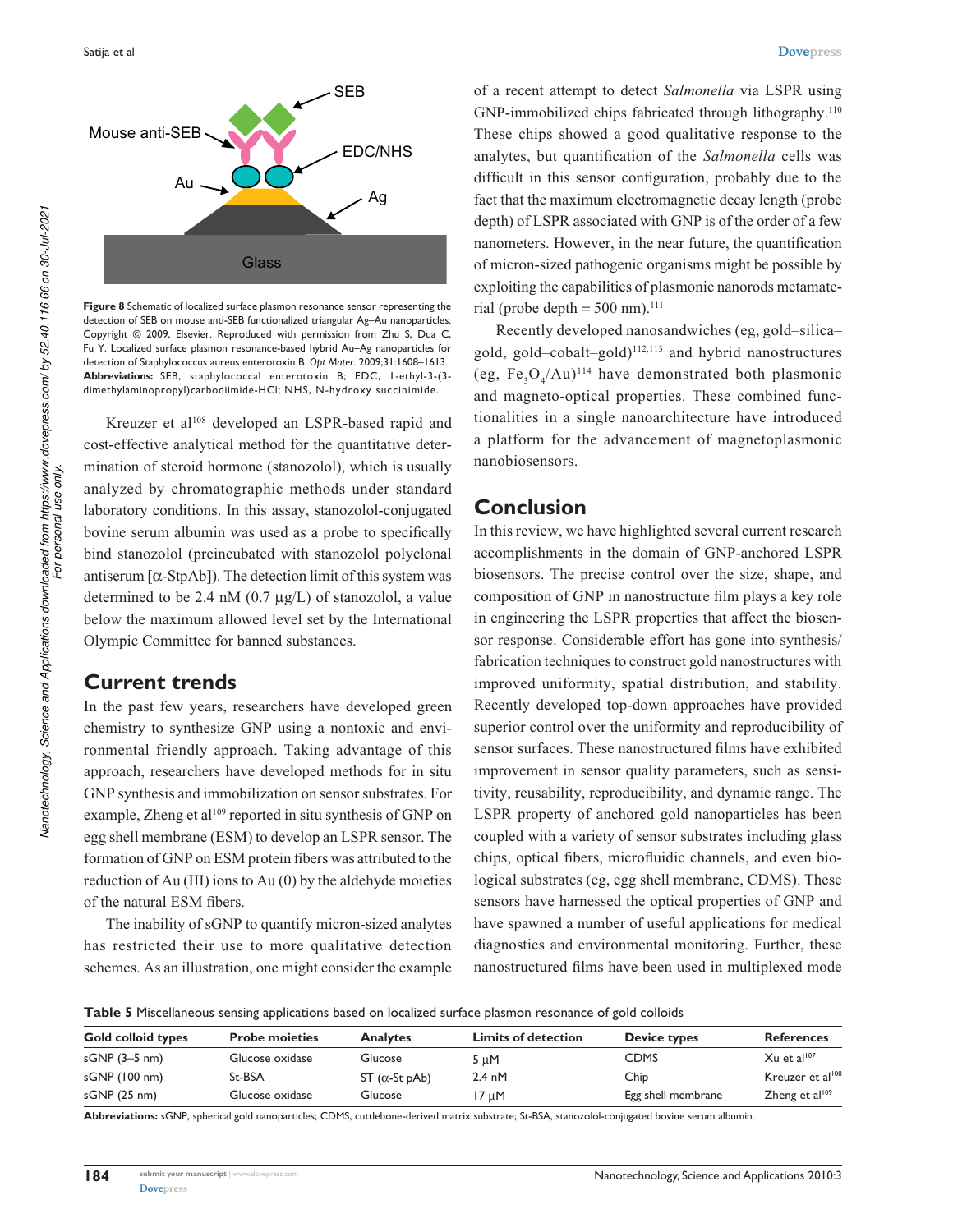for simultaneous detection of multiple analytes in a given medium. These successful applications have set up a strong platform to develop versatile and portable LSPR-based biosensing devices.

Given the extensive research that has been undertaken in developing LSPR-based sensors in the past few decades, it is likely that future research in this domain will primarily concentrate on patterning nanoparticles and creation of various nanocomposites, which will allow novel sensor configurations, thereby enhancing sensitivity and/or usability. Research is underway for developing multisensor polymer chips that may be useful to detect multiple analytes at the same time by immobilizing different types of GNP on the same chip but at different sensing locations.<sup>115</sup> Printing and deposition of nanoparticles or nanoparticle-loaded films using inexpensive printers like modified deskjet printers or soft lithography-based stamping have an important role to play in obtaining highly ordered nanostructured films. Such films may be magnetoplasmonic arrays (based on, eg, gold and iron nanoparticles), which will be used for their functional advantages. Composite nanoparticles with configurations other than core-shell structures, eg, dumbbells, may play an important role by modulating the LSPR phenomenon around the fundamental gold nanoparticle.

Overall, LSPR properties of GNP have opened up new vistas in developing sensitive and cost effective sensing devices. In the current scenario, commercialization of these laboratory-based LSPR biosensing devices is still in its infancy. Cooperation among physicists, chemists, material scientists, and biomedical engineers may be valuable in delivering these devices to the consumer's hand.

# **Disclosure**

The authors report no conflicts of interest in this work.

### **References**

- 1. Homola J. Present and future of surface plasmon resonance biosensors. *Anal Bioanal Chem*. 2003;377:528–539.
- 2. Homola J. Surface plasmon resonance sensors for detection of chemical and biological species. *Chem Rev*. 2008;108:462–493.
- 3. Homola J, Yee SS, Gauglitz G. Surface plasmon resonance sensors: review. *Sens Actuators B Chem*. 1999;54:3–15.
- 4. Faraday M. Experimental relations of gold (and other metals) to light [abstract]. *Philos Trans R Soc Lond*. 1857;147:145–181.
- 5. Mie G. Beitrgeäzur Optik trüber medien, speziell kolloidaler metallösungen. *Ann Phys*. 1908;25:377–445.
- 6. Draine BT, Flatau PJ. Discrete-dipole approximation for scattering calculations. *J Opt Soc Am A*. 1994;11:1491–1499.
- 7. Futamata M, Maruyama Y, Ishikawa M. Local electric field and scattering cross section of Ag nanoparticles under surface plasmon resonance by finite difference time domain method. *J Phys Chem B*. 2003;107:7607–7617.
- 8. Willets KA, van Duyne RP. Localized surface plasmon resonance spectroscopy and sensing. *Annu Rev Phys Chem*. 2007;58: 267–297.
- 9. Underwood S, Mulvaney P. Effect of the solution refractive index on the color of gold colloids. *Langmuir*. 1994;10:3427–3430.
- 10. Haes AJ, van Duyne RP. A unified view of propagating and localized surface plasmon resonance biosensors. *Anal Bioanal Chem*. 2004;379:920–930.
- 11. Freeman RG, Grabar KC, Allison KJ, et al. Self-assembled metal colloid monolayers: an approach to SERS substrates. *Science*. 1995; 267:1629–1632.
- 12. Grubisha DS, Lipert RJ, Park HY, Driskell J, Porter MD. Femtomolar detection of prostate-specific antigen: an immunoassay based on surface-enhanced Raman scattering and immunogold labels. *Anal Chem*. 2003;75:5936–5943.
- 13. Kühn S, Håkanson U, Rogobete L, Sandoghdar V. Enhancement of single-molecule fluorescence using a gold nanoparticle as an optical nanoantenna. *Phys Rev Lett*. 2006;97:017402.
- 14. Lyon LA, Musick MD, Natan MJ. Colloidal Au-enhanced surface plasmon resonance immunosensing. *Anal Chem*. 1998;70: 5177–5183.
- 15. He L, Musick MD, Nicewarner SR, et al. Colloidal Au-enhanced surface plasmon resonance for ultrasensitive detection of DNA hybridization. *J Am Chem Soc*. 2000;122:9071–9077.
- 16. Mirkin CA, Letsinger RL, Mucic RC, Storhoff JJ. A DNA-based method for rationally assembling nanoparticles into macroscopic materials. *Nature*. 1996;382:607–609.
- 17. Nam JM, Thaxton CS, Mirkin CA. Nanoparticle based bio-bar codes for the ultrasensitive detection of proteins. *Science*. 2003;301: 1884–1886.
- 18. Elghanian R, Storhoff JJ, Mucic RC, Letsinger RL, Mirkin CA. Selective colorimetric detection of polynucleotides based on the distance-dependent optical properties of gold nanoparticles. *Science*. 1997;277:1078–1081.
- 19. Daniel MC, Astruc D. Gold nanoparticles: assembly, supramolecular chemistry, quantum size related properties, and applications toward biology, catalysis, and nanotechnology. *Chem Rev*. 2004; 104:293–346.
- 20. Haes AJ, Stuart DA, Nie S, van Duyne RP. Using solution-phase nanoparticles, surface-confined nanoparticle arrays and single nanoparticles as biological sensing platforms. *J Fluoresc*. 2004;14: 355–367.
- 21. Nath N, Chilkoti A. Label free colorimetric biosensing using nanoparticles. *J Fluoresc*. 2004;14:377–389.
- 22. Roy D, Fendler J. Reflection and absorption techniques for optical characterization of chemically assembled nanomaterials. *Adv Mater*. 2004;16:479–508.
- 23. Hutter E, Fendler JH. Exploitation of localized surface plasmon resonance. *Adv Mater*. 2004;16:1685–1706.
- 24. Ghosh SK, Pal T. Interparticle coupling effect on the surface plasmon resonance of gold nanoparticles: from theory to applications. *Chem Rev*. 2007;107:4797–4862.
- 25. Pingarrón JM, Yáñez-Sedeño P, González-Cortés A. Gold nanoparticle-based electrochemical biosensors. *Electrochim Acta*. 2008;53:5848–5866.
- 26. Turkevich J, Stevenson PC, Hiller J. A study of the nucleation and growth processes in the synthesis of colloidal gold. *Discuss Faraday Soc*. 1951;11:55–75.
- 27. Grabar KC, Freeman RG, Hommer MB, Natan MJ. Preparation and characterization monolayers. *Anal Chem*. 1995;67:735–743.
- 28. Brust M, Walker M, Bethell D, Schiffrin DJ, Whyman R. Synthesis of thiol-derivatised gold nanoparticles in a two-phase liquid–liquid system. *J Chem Soc Chem Commun*. 1994;7:801–802.
- 29. Hostetler MJ, Wingate JE, Zhong CJ, et al. Alkanethiolate gold cluster molecules with core diameters from 1.5 to 5.2 nm: core and monolayer properties as a function of core size. *Langmuir*. 1998; 14:17–30.

Nanotechnology, Science and Applications downloaded from https://www.dovepress.com/ by 52.40.116.66 on 30-Jul-2021<br>Nanotechnology, Science and Applications downloaded from use only. *Nanotechnology, Science and Applications downloaded from https://www.dovepress.com/ by 52.40.116.66 on 30-Jul-2021 For personal use only.*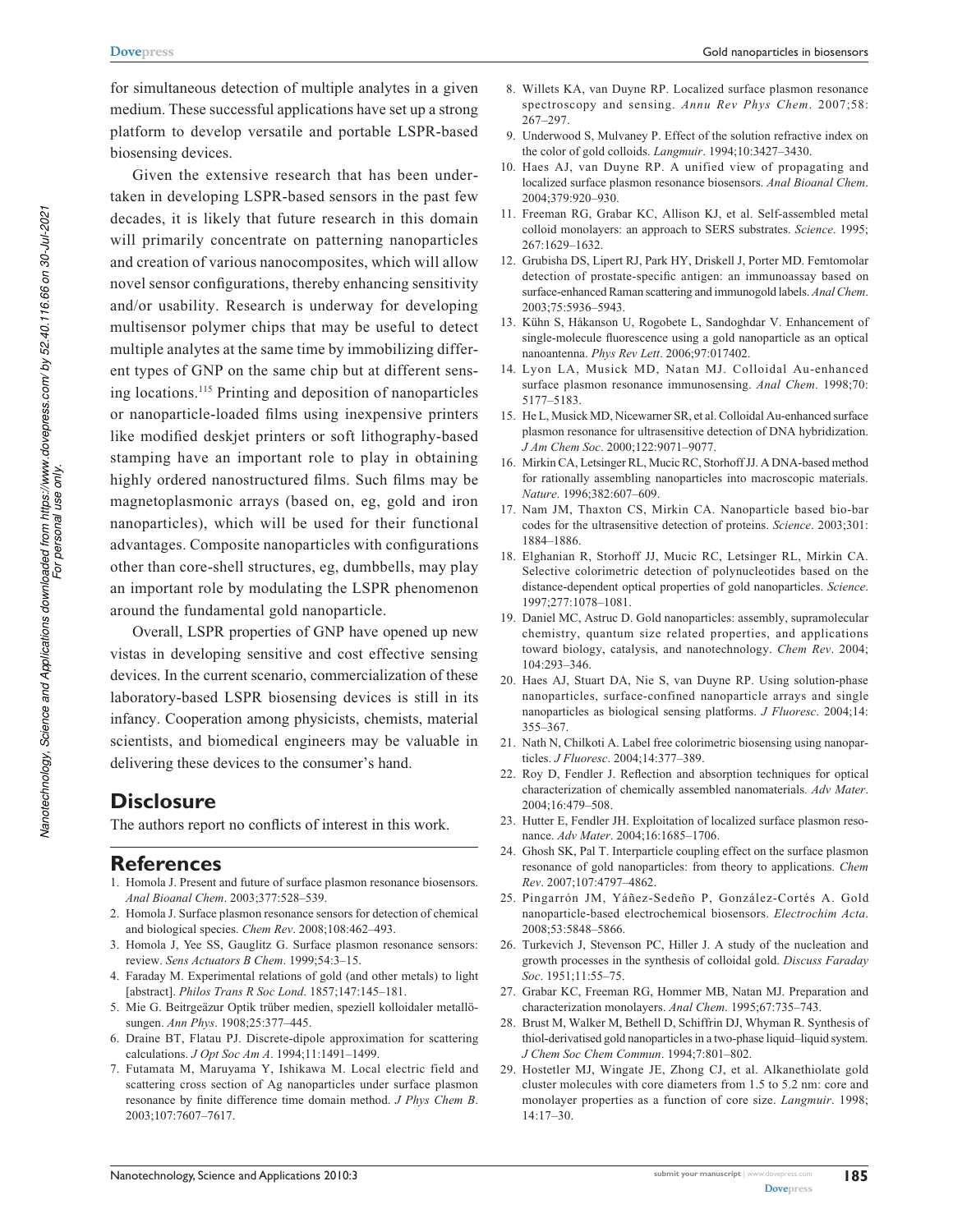- 30. Jin Y, Kang X, Song Y, Zhang B, Cheng G, Dong S. Controlled nucleation and growth of surface-confined gold nanoparticles on a (3-aminopropyl)trimethoxysilane-modified glass slide: a strategy for SPR substrates. *Anal Chem*. 2001;73:2843–2849.
- 31. Frederix F, Friedt JM, Choi KH, et al. Biosensing based on light absorption of nanoscaled gold and silver particles. *Anal Chem*. 2003; 75:6894–6900.
- 32. Lin TJ, Huang KT, Liu CY. Determination of organophosphorous pesticides by a novel biosensor based on localized surface plasmon resonance. *Biosens Bioelectron*. 2006;22:513–518.
- 33. Aslam M, Fu L, Su M, Vijayamohanan K, Dravid VP. Novel one-step synthesis of amine-stabilized aqueous colloidal gold nanoparticles. *J Mater Chem*. 2004;14:1795–1797.
- 34. Sugunan A, Thanachayanont C, Dutta J, Hilborn JG. Heavy-metal ion sensors using chitosan-capped gold nanoparticles. *Sci Technol Adv Mater*. 2005;6:335–340.
- 35. Huang KW, Yu CJ, Tseng WL. Sensitivity enhancement in the colorimetric detection of lead(II) ion using gallic acid-capped gold nanoparticles: improving size distribution and minimizing interparticle repulsion. *Biosens Bioelectron*. 2010;25:984–989.
- 36. Anh NT, Phu DV, Duy NN, Du BD, Hien NQ. Synthesis of alginate stabilized gold nanoparticles by γ-irradiation with controllable size using different Au<sup>3+</sup> concentration and seed particles enlargement. *Radiat Phys Chem*. 2010;79:405–408.
- 37. Jana NR, Gearheart L, Murphy CJ. Wet chemical synthesis of high aspect ratio cylindrical gold nanorods. *J Phys Chem B*. 2001; 105:4065–4067.
- 38. Nikoobakht B, El-Sayed MA. Preparation and growth mechanism of gold nanorods (NRs) using seed-mediated growth method. *Chem Mater*. 2003;15:1957–1962.
- 39. Sau TK, Murphy CJ. Room temperature, high-yield synthesis of multiple shapes of gold nanoparticles in aqueous solution. *J Am Chem Soc*. 2004;126:8648–8649.
- 40. Sun Y, Xia Y. Increased sensitivity of surface plasmon resonance of gold nanoshells compared to that of gold solid colloids in response to environmental changes. *Anal Chem*. 2002;74:5297–5305.
- 41. Liu M, Guyot-Sionnest P. Mechanism of silver(I)-assisted growth of gold nanorods and bipyramids. *J Phys Chem B*. 2005;109: 22192–22200.
- 42. Lee S, Mayer KM, Hafner JH. Improved localized surface plasmon resonance immunoassay with gold bipyramid substrates. *Anal Chem*. 2009;81:4450–4455.
- 43. Nehl CL, Liao H, Hafner JH. Optical properties of star-shaped gold nanoparticles. *Nano Lett*. 2006;6:683–688.
- 44. Sánchez-Iglesias A, Pastoriza-Santos I, Pérez-Juste J, Rodríguez-González B, García de Abajo FJ, Liz-Marzán LM. Synthesis and optical properties of gold nanodecahedra with size control. *Adv Mater*. 2006;18:2529–2534.
- 45. Pastoriza-Santos I, Sánchez-Iglesias A, García de Abajo FJ, Liz-Marzán LM. Environmental optical sensitivity of gold nanodecahedra. *Adv Funct Mater*. 2007;17:1443–1450.
- 46. Werts MHV, Lambert M, Bourgoin JP, Brust M. Nanometer scale patterning of langmuir-blodgett films of gold nanoparticles by electron beam lithography. *Nano Lett*. 2002;2:43–47.
- 47. Su KH, Wei QH, Zhang X, Mock JJ, Smith DR, Schultz S. Interparticle coupling effects on plasmon resonances of nanogold particles. *Nano Lett*. 2003;3:1087–1090.
- 48. Cabrini S, Barsotti RJ, Carpentiero A, et al. Cross beam lithography (FIB+EBL) and dip pen nanolithography for nanoparticle conductivity measurements. *J Vac Sci Technol B*. 2005;23:2806–2810.
- 49. Bukasov R, Shumaker-Parry JS. Highly tunable infrared extinction properties of gold nanocrescents. *Nano Lett*. 2007;7: 1113–1118.
- 50. Malyarchuk V, Hua F, Mack NH, et al. High performance plasmonic crystal sensor formed by soft nanoimprint lithography. *Opt Express*. 2005;13:5669–5675.
- 51. Kim S, Jung JM, Choi DG, Jung HT, Yang SM. Patterned arrays of Au rings for localized surface plasmon resonance. *Langmuir*. 2006;22: 7109–7112.
- 52. Henzie J, Lee MH, Odom TW. Multiscale patterning of plasmonic metamaterials. *Nat Nanotechnol*. 2007;2:549–554.
- 53. Grabar KC, Brown KR, Keating CD, Stranick SJ, Tang SL, Natan MJ. Nanoscale characterization of gold colloid monolayers: a comparison of four techniques. *Anal Chem*. 1997;69:471–477.
- 54. Freeman RG, Grabar KC, Allison KJ, et al. Self-assembled metal colloid monolayers: an approach to SERS substrates. *Science*. 1995; 267:1629–1632.
- 55. Englebienne P. Use of colloidal gold surface plasmon resonance peak shift to infer affinity constants from the interactions between protein antigens and antibodies specific for single or multiple epitopes. *Analyst*. 1998;123:1599–1603.
- 56. Okamoto T, Yamaguchi I, Kobayashi T. Local plasmon sensor with gold colloid monolayers deposited upon glass substrates. *Opt Lett*. 2000;25:372–374.
- 57. Nath N, Chilkoti A. Label-free biosensing by surface plasmon resonance of nanoparticles on glass: optimization of nanoparticle size. *Anal Chem*. 2004;76:5370–5378.
- 58. Rance GA, Marsh DH, Khlobystov AN. Extinction coefficient analysis of small alkanethiolate-stabilised gold nanoparticles. *Chem Phys Lett*. 2008;460:230–236.
- 59. Miller M, Lazarides AA. Sensitivity of metal nanoparticle surface plasmon resonance to the dielectric environment. *J Phys Chem B*. 2005;109:21556–21565.
- 60. Eustis S, El-Sayed MA. Why gold nanoparticles are more precious than pretty gold: noble metal surface plasmon resonance and its enhancement of the radiative and nonradiative properties of nanocrystals of different shapes. *J Phys Chem B*. 2006;110:7238–7248.
- 61. Jain PK, Lee KS, El-Sayed IH, El-Sayed MA. Calculated absorption and scattering properties of gold nanoparticles of different size, shape, and composition: applications in biological imaging and biomedicine. *J Phys Chem B*. 2006;110:7238–7248.
- 62. Marinakos SM, Chen S, Chilkoti A. Plasmonic detection of a model analyte in serum by a gold nanorod sensor. *Anal Chem*. 2007;79: 5278–5283.
- 63. Chen CD, Cheng SF, Chau LK, Wang CRC. Sensing capability of the localized surface plasmon resonance of gold nanorods. *Biosens Bioelectron*. 2007;22:926–932.
- 64. Tam F, Moran C, Halas N. Geometrical parameters controlling sensitivity of nanoshell plasmon resonances to changes in dielectric environment. *J Phys Chem B*. 2004;108:17290–17294.
- 65. Yamamichi J, Iida M, Ojima T, et al. The mesoscopic effect on label-free biosensors based on localized surface plasmon resonance of immobilized colloidal gold. *Sens Actuators B Chem*. 2009;143: 349–356.
- 66. Huang H, He C, Zeng Y, et al. A novel label-free multi throughput optical biosensor based on localized surface plasmon resonance. *Biosens Bioelectron*. 2009;24:2255–2259.
- 67. Chen KJ, Lu CJ. A vapor sensor array using multiple localized surface plasmon resonance bands in a single UV-vis spectrum. *Talanta*. 2010; 81:1670–1675.
- 68. Nagatani N, Tanaka R, Yuhi T, et al. Gold nanoparticle-based novel enhancement method for the development of highly sensitive immunochromatographic test strips. *Sci Technol Adv Mater*. 2006;7: 270–275.
- 69. Zhao W, Ali MM, Aguirre SD, Brook MA, Li Y. Paper-based bioassays using gold nanoparticle colorimetric probes. *Anal Chem*. 2008;80: 8431–8437.
- 70. Nath N, Chilkoti A. A colorimetric gold nanoparticle sensor to interrogate biomolecular interactions in real time on a surface. *Anal Chem*. 2002;74:504–509.
- 71. Cheng SF, Chau LK. Colloidal gold-modified optical fiber for chemical and biochemical sensing. *Anal Chem*. 2003;75:16–21.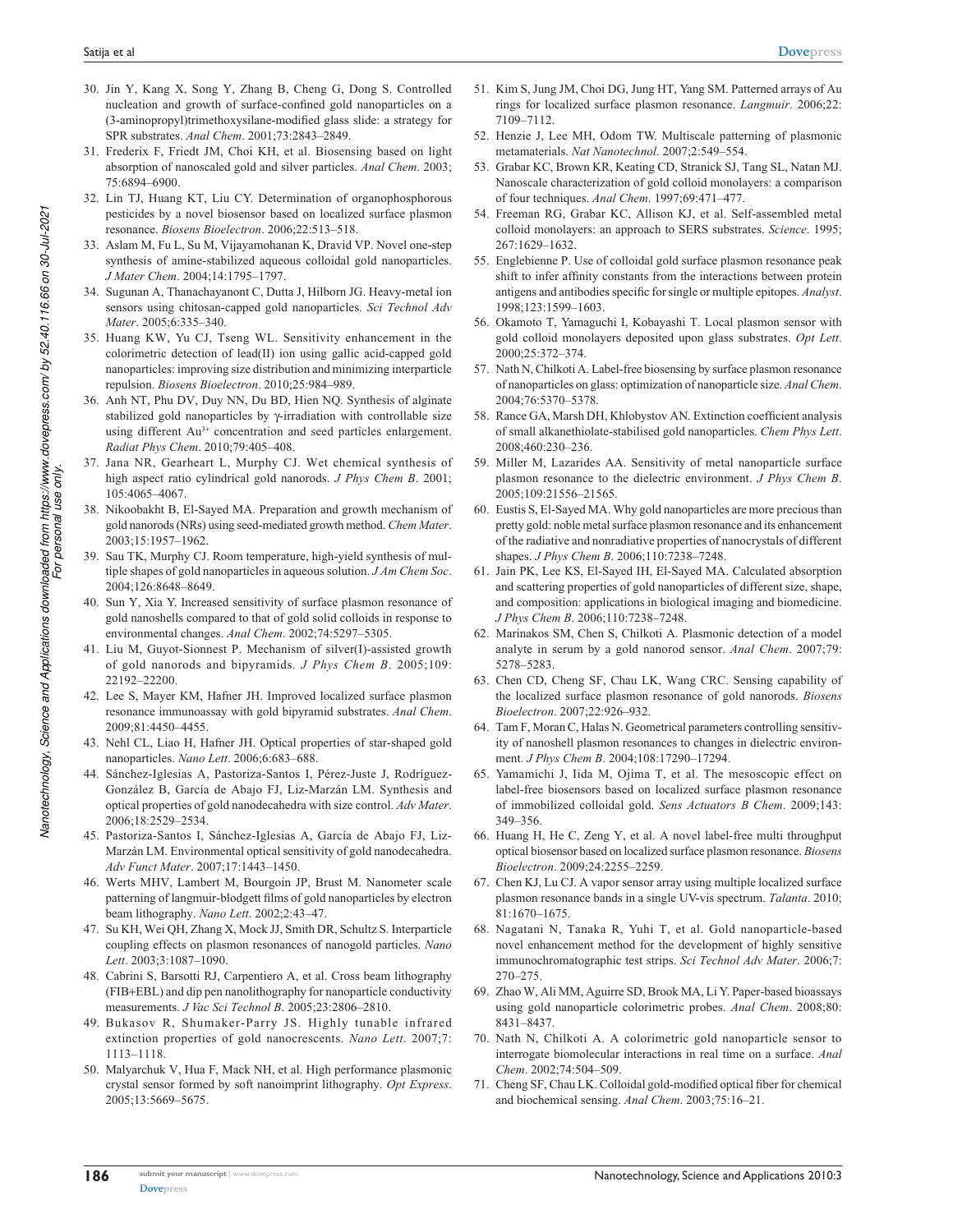- 72. Morokoshi S, Ohhori K, Mizukami K, Kitano H. Sensing capabilities of colloidal gold modified with a self-assembled monolayer of a glucose-carrying polymer chain on a glass substrate. *Langmuir*. 2004; 20:8897–8902.
- 73. Endo T, Yamamura S, Nagatani N, Morita Y, Takamura Y, Tamiya E. Localized surface plasmon resonance based optical biosensor using surface modified nanoparticle layer for label-free monitoring of antigen– antibody reaction. *Sci Technol Adv Mater*. 2005;6: 491–500.
- 74. Kitano H, Anraku Y, Shinohara H. Sensing capabilities of colloidal gold monolayer modified with a phenylboronic acid-carrying polymer brush. *Biomacromolecules*. 2006;7:1065–1071.
- 75. Guo C, Boullanger P, Jiang L, Liu T. Highly sensitive gold nanoparticles biosensor chips modified with a self-assembled bilayer for detection of Con A. *Biosens Bioelectron*. 2007;22:1830–1834.
- 76. Hiep HM, Endo T, Kerman K, et al. A localized surface plasmon resonance based immunosensor for the detection of casein in milk. *Sci Technol Adv Mater*. 2007;8:331–338.
- 77. Endo T, Yamamura S, Kerman K, Tamiya E. Label-free cell-based assay using localized surface plasmon resonance biosensor. *Anal Chim Acta*. 2008;614:182–189.
- 78. Kim DK, Kerman K, Hiep HM, et al. Label-free optical detection of aptamer–protein interactions using gold-capped oxide nanostructures. *Anal Biochem*. 2008;379:1–7.
- 79. Mayer KM, Lee S, Liao H, et al. A label-free immunoassay based upon localized surface plasmon resonance of gold nanorods. *ACS Nano*. 2008; 2:687–692.
- 80. Wang Y, Qian W, Tan Y, Ding S. A label-free biosensor based on gold nanoshell monolayers for monitoring biomolecular interactions in diluted whole blood. *Biosens Bioelectron*. 2008;23:1166–1170.
- 81. Kajiura M, Nakanishi T, Iida H, Takada H, Osaka T. Biosensing by optical waveguide spectroscopy based on localized surface plasmon resonance of gold nanoparticles used as a probe or as a label. *J Colloid Interface Sci*. 2009;335:140–145.
- 82. Li X, Jiang L, Zhan Q, Qian J, He S. Localized surface plasmon resonance (LSPR) of polyelectrolyte-functionalized gold-nanoparticles for biosensing. *Colloids Surf A Physicochem Eng Asp*. 2009;332:172–179.
- 83. Huang C, Bonroy K, Reekman G, Verstreken K, Lagae L, Borghs G. An on-chip localized surface plasmon resonance-based biosensor for label-free monitoring of antigen–antibody reaction. *Microelectronic Eng*. 2009;86:2437–2441.
- 84. Huang C, Bonroy K, Reekmans G, et al. Localized surface plasmon resonance biosensor integrated with microfluidic chip. *Biomed Microdevices*. 2009;11:893–901.
- 85. Sai VVR, Kundu T, Mukherji S. Novel U-bent fiber optic probe for localized surface plasmon resonance based biosensor. *Biosens Bioelectron*. 2009;24:2804–2809.
- 86. Bi N, Sun Y, Tian Y, et al. Analysis of immunoreaction with localized surface plasmon resonance biosensor. *Spectrochim Acta A Mol Biomol Spectrosc*. 2010;75:1163–1167.
- 87. Hiep HM, Yoshikawa H, Tamiya E. Interference localized surface plasmon resonance nanosensor tailored for the detection of specific biomolecular interactions. *Anal Chem*. 2010;82:1221–1227.
- 88. Shao Y, Xu S, Zheng X, Wang Y, Xu W. Optical fiber LSPR biosensor prepared by gold nanoparticle assembly on polyelectrolyte multilayer. *Sensors*. 2010;10:3585–3596.
- 89. Nusz GJ, Curry AC, Marinakos SM, Wax A, Chilkoti A. Rational selection of gold nanorod geometry for label-free plasmonic biosensors. *ACS Nano*. 2009;3:795–806.
- 90. Nusz GJ, Marinakos SM, Curry AC, et al. Label-free plasmonic detection of biomolecular binding by a single gold nanorods. *Anal Chem*. 2008;80:984–989.
- 91. Huang H, Tang C, Zeng Y, et al. Label-free optical biosensor based on localized surface plasmon resonance of immobilized gold nanorods. *Colloids Surf B Biointerfaces*. 2009;71:96–101.
- 92. Liao H, Hafner JH. Gold nanorod bioconjugates. *Chem Mater*. 2005;17:4636–4641.
- 93. Endo T, Kerman K, Nagatani N, et al. Multiple label-free detection of antigen–antibody reaction using localized surface plasmon resonancebased core-shell structured nanoparticle layer nanochip. *Anal Chem*. 2006;78:6465–6475.
- 94. Kim DK, Kerman K, Saito M, et al. Label-free DNA biosensor based on localized surface plasmon resonance coupled with interferometry. *Anal Chem*. 2007;79:1855–1864.
- 95. Ye J, Bonroy K, Nelis D, et al. Enhanced localized surface plasmon resonance sensing on three-dimensional gold nanoparticles assemblies. *Colloids Surf A Physicochem Eng Asp*. 2008;321: 313–317.
- 96. Guo L, Chen G, Kim DH. Three-dimensionally assembled gold nanostructures for plasmonic biosensors. *Anal Chem*. 2010;82: 5147–5153.
- 97. Mitsui K, Handa Y, Kajikawa K. Optical fiber affinity biosensor based on localized surface plasmon resonance. *Appl Phys Lett*. 2004;85:4231–4233.
- 98. Lee JY, Lee CW, Lin EH, Wei PK. Single live cell refractometer using nanoparticle coated fiber tip. *Appl Phys Lett*. 2008;93:173110.
- 99. Endo T, Kerman K, Nagatani N, Takamura Y, Tamiya E. Label-free detection of peptide nucleic acid-DNA hybridization using localized surface plasmon resonance based optical biosensor. *Anal Chem*. 2005;77:6976–6984.
- 100. Cao Z, Gong FC, Tu M, et al. Preliminary recognition of c-myc gene protein using an optical biosensor with gold colloid nanoparticles based on localized surface plasmon resonance. *Anal Lett*. 2009; 42:2820–2837.
- 101. Endo T, Ikeda D, Kawakami Y, Yanagida Y, Hatsuzawa T. Fabrication of core-shell structured nanoparticle layer substrate for excitation of localized surface plasmon resonance and its optical response for DNA in aqueous conditions. *Anal Chim Acta*. 2010;661: 200–205.
- 102. Yoo SY, Kim DK, Park TJ, Kim EK, Tamiya E, Lee SY. Detection of the most common corneal dystrophies caused by BIGH3 gene point mutations using a multispot gold-capped nanoparticle array chip. *Anal Chem*. 2010;82:1349–1357.
- 103. Lin TJ, Chung MF. Using monoclonal antibody to determine lead ions with a localized surface plasmon resonance fiber-optic biosensor. *Sensors*. 2008;8:582–593.
- 104. Lin TJ, Chung MF. Detection of cadmium by a fiber-optic biosensor based on localized surface plasmon resonance. *Biosens Bioelectron*. 2009;24:1213–1218.
- 105. Chau LK, Lin YF, Cheng SF, Lin TJ. Fiber-optic chemical and biochemical probes based on localized surface plasmon resonance. *Sens Actuators B Chem*. 2006;113:100–105.
- 106. Zhu S, Dua C, Fu Y. Localized surface plasmon resonance-based hybrid Au–Ag nanoparticles for detection of Staphylococcus aureus enterotoxin B. *Opt Mater*. 2009;31:1608–1613.
- 107. Xu G, Li H, Ma X, Jia X, Dong J, Qian W. A cuttlebone-derived matrix substrate for hydrogen peroxide/glucose detection. *Biosens Bioelectron*. 2009;25:362–367.
- 108. Kreuzer MP, Quidant R, Salvador JP, Marco MP, Badenes G. Colloidal-based localized surface plasmon resonance (LSPR) biosensor for the quantitative determination of stanozolol. *Anal Bioanal Chem*. 2008;391:1813–1820.
- 109. Zheng B, Qian L, Yuan H, et al. Preparation of gold nanoparticles on eggshell membrane and their biosensing application. *Talanta*. 2010; 82:177–183.
- 110. Fu J, Park B, Zhao Y. Limitation of a localized surface plasmon resonance sensor for Salmonella detection. *Sens Actuators B Chem*. 2009;141:276–283.
- 111. Kabashin AV, Evans P, Pastkovsky S, et al. Plasmonic nanorod metamaterials for biosensing. *Nat Mater*. 2009;8:867–871.
- 112. Dmitriev A, Pakizeh T, Käll M, Sutherland DS. Gold–silica–gold nanosandwiches: tunable bimodal plasmonic resonators. *Small*. 2007; 3:294–299.